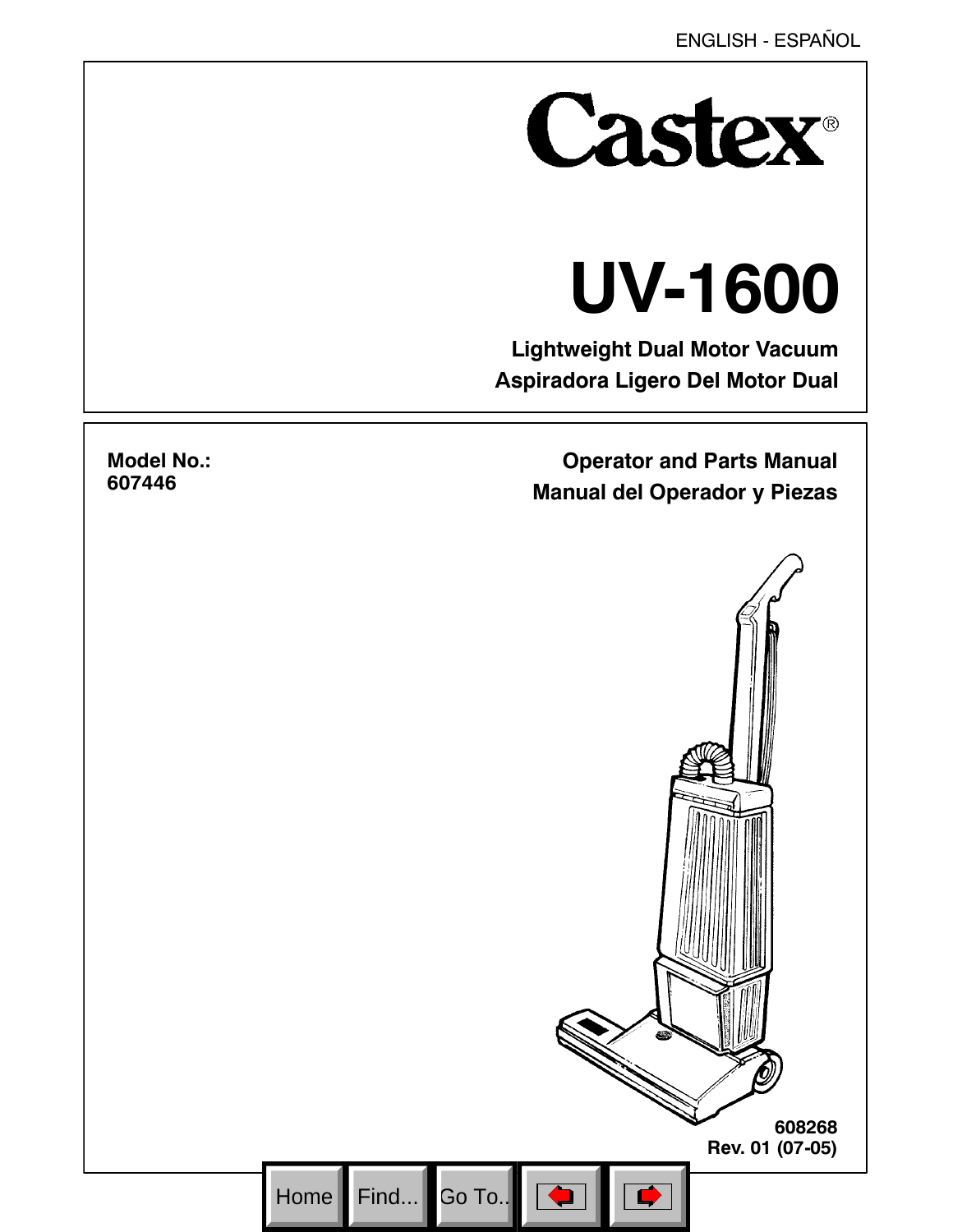This manual is furnished with each new model. It provides necessary operation and maintenance instructions and an illustrated parts list.

#### **Read this manual completely and understand the machine before operating or servicing it.**

Use the illustrated Parts Lists to order parts. Before ordering parts or supplies, be sure to have your machine model number and serial number handy. Parts and supplies may be ordered by phone or mail from any authorized parts and service center, distributor or from any of the manufacturer's subsidiaries.

This machine will provide excellent service. However, the best results will be obtained at minimum costs if:

- The machine is operated with reasonable care.
- The machine is maintained regularly per the maintenance instructions provided.
- The machine is maintained with manufacturer supplied or equivalent parts.

# **MACHINE DATA**

Please fill out at time of installation for future reference.

Model No.-

Install. Date -

Serial No.-

#### **Tennant Company**

PO Box 1452 Minneapolis, MN 55440 Phone: (800) 553-8033 or (763) 513-2850

www.castex.com

Copyright ©1999, 2005 Tennant Company. All rights reserved. Printed in U.S.A.

Castex is a registered United States trademark of Tennant Company.

#### **PROTECT THE ENVIRONMENT**

Please dispose of packaging materials, old machine components such as batteries, hazardous fluids such as antifreeze and oil, in a safe environmentally way according to your local waste disposal regulations.

Always remember to recycle.

# **TABLE OF CONTENTS (ESPAÑOL ÍNDICE............9)**

| SAFETY PRECAUTIONS<br>GROUNDING INSTRUCTIONS                               | 3<br>$\overline{4}$ |
|----------------------------------------------------------------------------|---------------------|
| $S$ AFETY LABELS $\ldots \ldots \ldots \ldots \ldots \ldots \ldots \ldots$ | 5                   |
| SETUP AND OPERATION $\ldots \ldots \ldots \ldots \ldots$                   | 6                   |
| USING ACCESSORY TOOLS                                                      | 6                   |
| MACHINE MAINTENANCE $\ldots$                                               | 6                   |
|                                                                            |                     |
| RECOMMENDED STOCK ITEMS  7                                                 |                     |
| TROUBLESHOOTING GUIDE  8                                                   |                     |
|                                                                            |                     |

| ELECTRICAL DIAGRAMS  16                                                          |          |
|----------------------------------------------------------------------------------|----------|
| <b>PARTS LIST</b><br>$BAG$ HOUSING GROUP $\ldots \ldots \ldots \ldots \ldots$ 18 | 18       |
| <b>OPTIONS</b><br>CLEAN AIR EXHAUST FILTER KIT  22<br>ACCESSORY ATTACHMENT KIT   | 22<br>23 |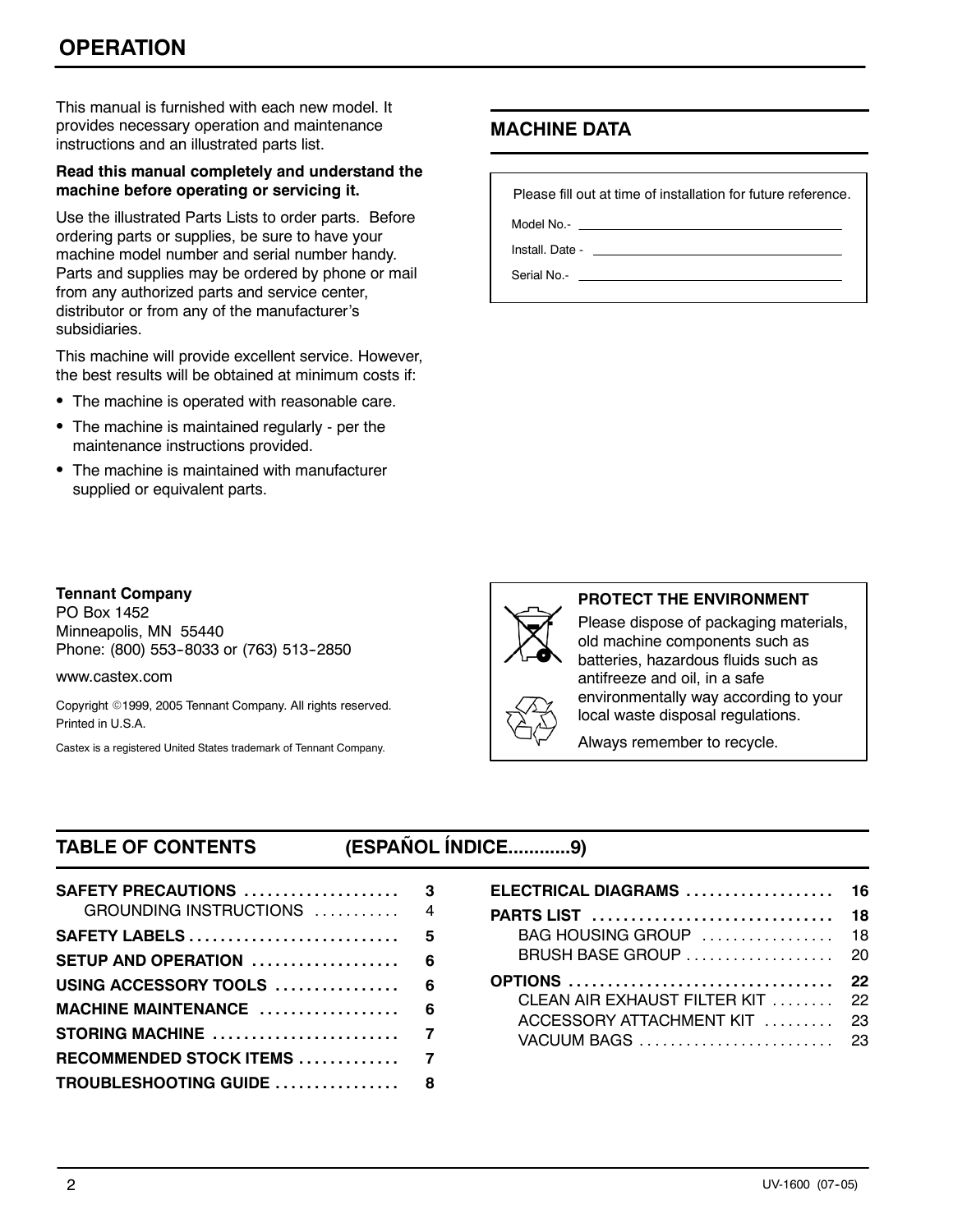# **SAFETY PRECAUTIONS**

**This machine is intended for commercial use. It is designed exclusively to pick up dirt, dry debris and dust in an indoor environment and is not constructed for any other use. The pick up of any type of fluid or dangerous/toxic materials is prohibited. Use only recommended accessories.**

#### **All operators must read, understand and practice the following safety precautions.**

The following warning alert symbol and the "FOR SAFETY" heading are used throughout this manual as indicated in their description:

**WARNING: To warn of hazards or unsafe practices which could result in severe personal injury or death.**

**FOR SAFETY: To identify actions which must be followed for safe operation of equipment.**

**Failure to follow these warnings may result in personal injury, electrical shock, fire or explosion.**

**WARNING: Fire Or Explosion Hazard:**

**Never Use Flammable Liquids Or Operate Machine in Or Near Flammable Liquids, Vapors Or Combustible Dusts.**

*This machine is not equipped with explosion proof motors. The electric motors will spark upon start up and during operation which could cause a flash fire or explosion if machine is used in an area where flammable vapors/liquids or combustible dusts are present.*

Do Not Pick Up Flammable Or Toxic Materials, **Burning Or Smoking Debris.**

**WARNING: Electrical Hazard. Do Not Operate With Damaged Power Cord. Do Not Modify Plug. Unplug power Cord Before Servicing Machine.**

**If the supply cord is damaged or broken, it must be replaced by the manufacturer or it's service agent or a similarly qualified person in order to avoid a hazard.**

**WARNING: Electrical Shock Hazard. Do Not Use Outdoors Or On Wet Surfaces. Do Not Expose to Rain. Store Indoors.**

**The following information signals potentially dangerous conditions to the operator or equipment:**

#### **FOR SAFETY:**

- **1. Do not operate machine:**
	- In flammable or explosive areas.
	- Unless trained and authorized.
	- Unless operator manual is read and **understood.**
	- Unless cord is properly grounded.
	- **-- With damaged cord or plug.**
	- **If not in proper operating condition.**
	- In outdoor areas.
	- **-- On wet or damp surfaces.**
	- **Without bag and/or filters in place.**
	- **With the use of an extension cord.**
- **2. Before operating machine:**
	- **Make sure all safety devices are in place and operate properly.**
- **3. When using machine:**
	- Do not pull machine by plug or cord.
	- Do not pull cord around sharp edges or **corners.**
	- Do not close doors on cord.
	- Do not unplug by pulling on cord.
	- Do not stretch cord.
	- Do not handle plug with wet hands.
	- Keep cord away from heated surfaces.
	- Do not pick up burning or smoking debris, **such as cigarettes, matches or hot ashes.**
	- **Report machine damage or faulty operation immediately.**
	- Never allow children to play on or around.
- **4. Before leaving or servicing machine:**
	- **Turn machine off.**
	- Unplug cord from wall outlet.
- **5. When servicing machine:**
	- Unplug cord from wall outlet.
	- Avoid moving parts. Do not wear loose **jackets, shirts, or sleeves.**
	- Use manufacturer supplied or approved **replacement parts.**
	- All repairs must be performed by a **qualified service person.**
	- Do not modify the machine from its **original design.**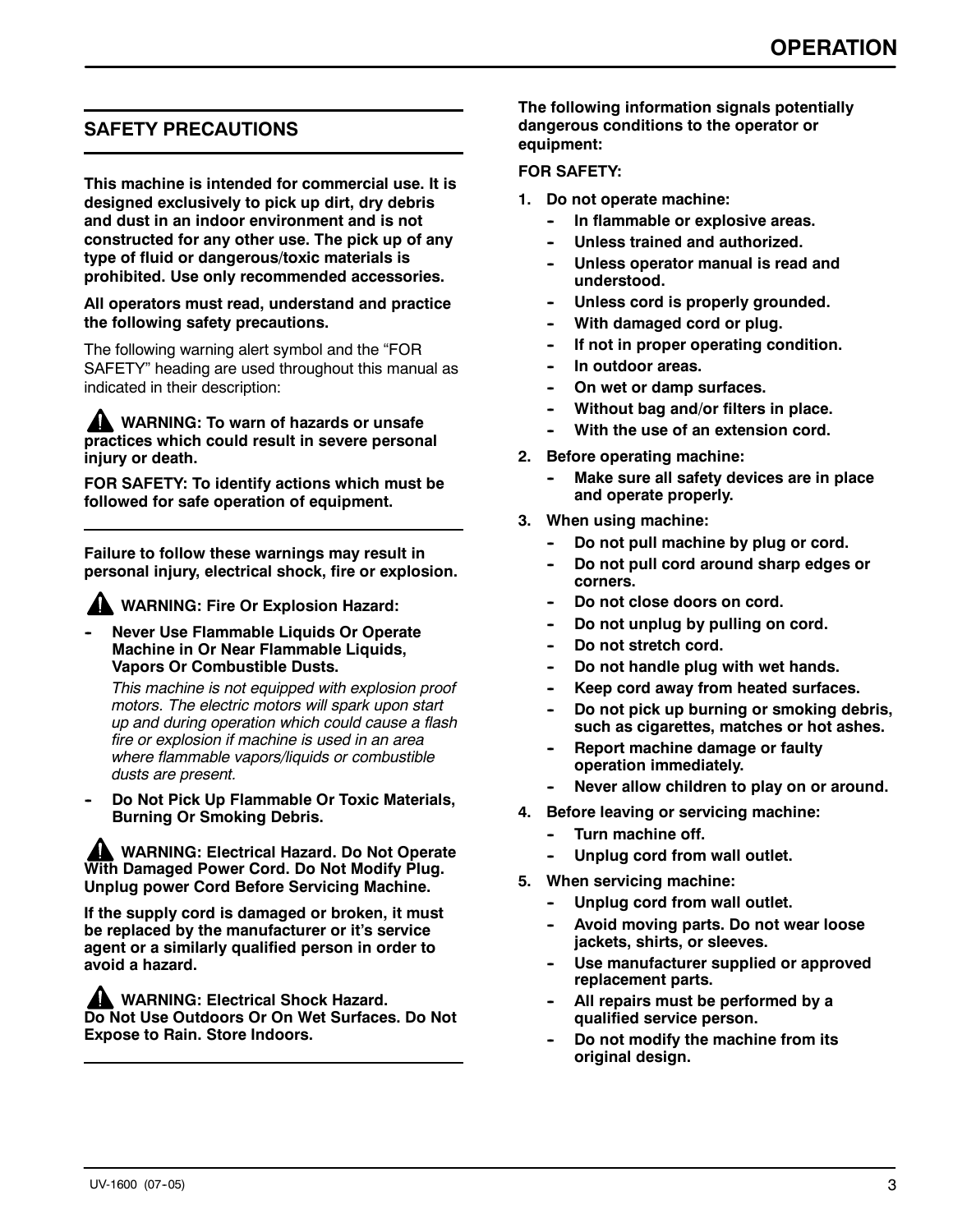#### **GROUNDING INSTRUCTIONS**

**Machine must be grounded. If it should malfunction or breakdown, grounding provides a path of least resistance for electrical current to reduce the risk of electrical shock. This machine is equipped with a cord having an equipment--grounding conductor and grounding plug. The plug must be plugged into an appropriate outlet that is properly installed in accordance with all local codes and ordinances. Do not remove ground pin; if missing, replace plug before use.**

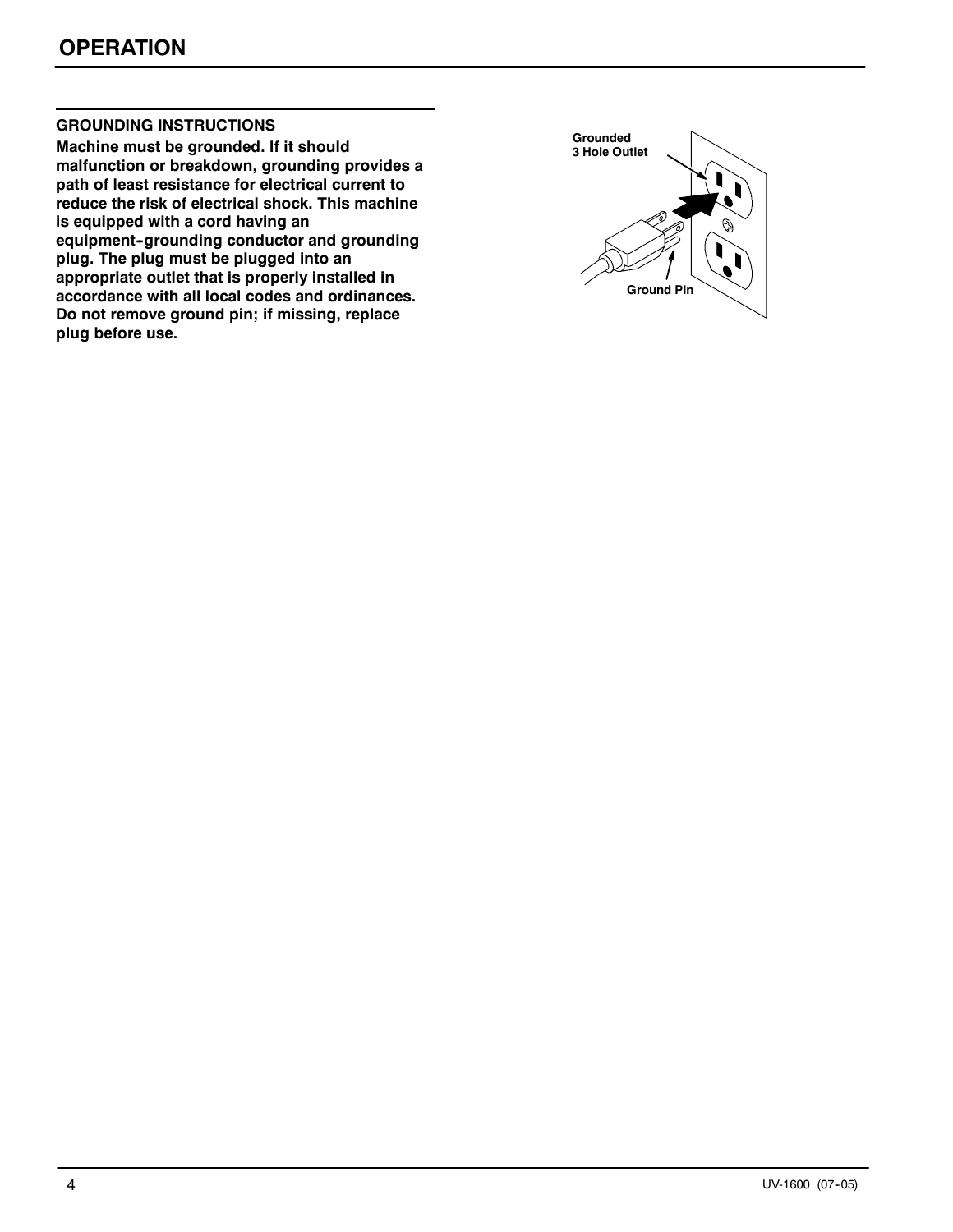# **SAFETY LABELS**

The safety label appears on the machine in the location indicated. Replace label if it is missing or becomes damaged or illegible.

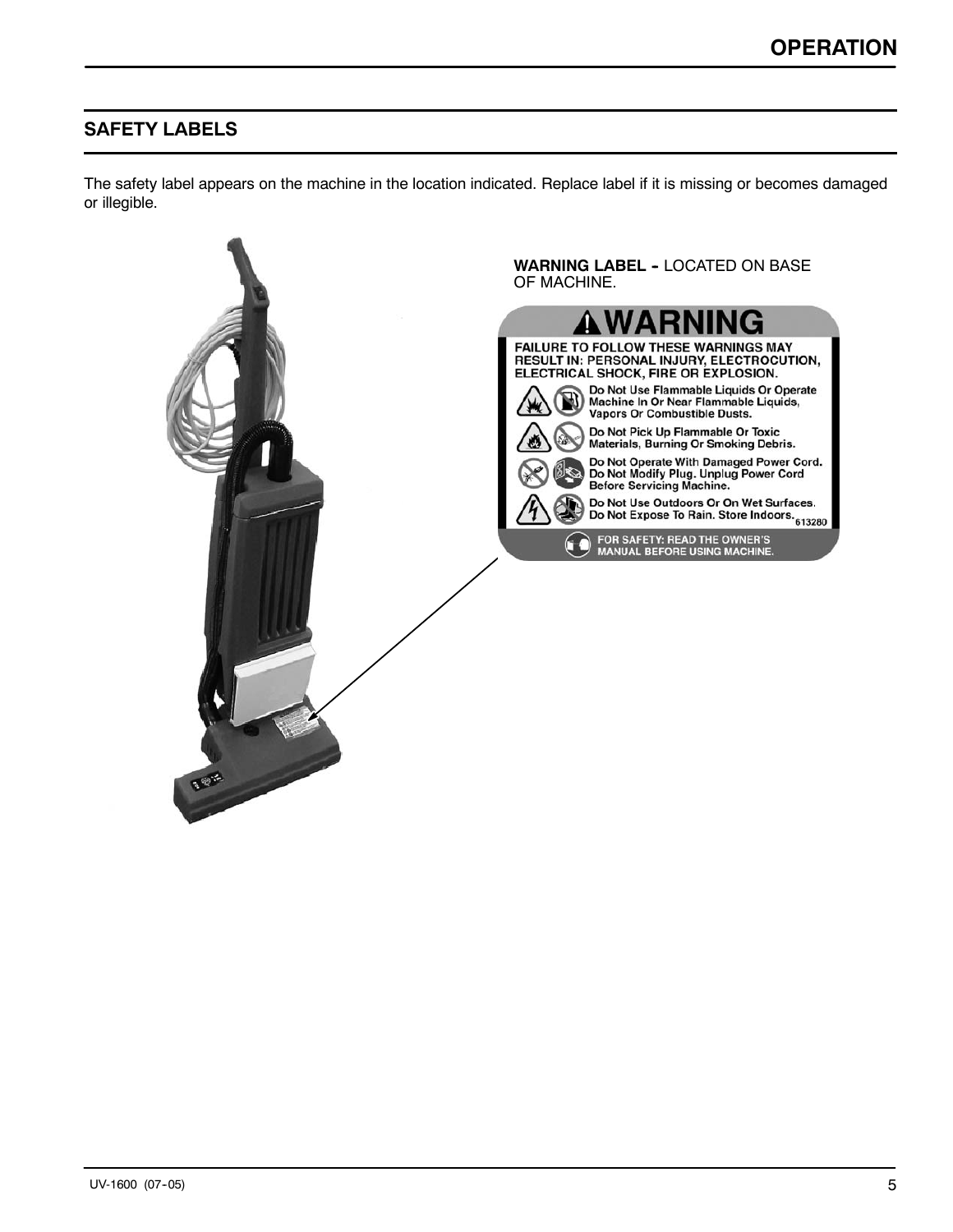# **SETUP AND OPERATION**

**FOR SAFETY: Do not operate machine, unless operator manual is read and understood.**

**WARNING: Fire Or Explosion Hazard. Never Use Flammable Liquids Or Operate Machine in Or Near Flammable Liquids, Vapors Or Combustible Dusts.**

1. Connect only to a grounded 120 volt A.C. (3 hole) electrical outlet (Figure 1).



**FIG. 1**

**FOR SAFETY: Do not use machine unless cord is properly grounded.**

#### **FOR SAFETY: Do not operate machine with the use of extension cords.**

Before beginning operation, always check to make sure that there is a bag installed in the vacuum housing.

#### **ATTENTION: Operation without a bag or with a full bag will damage your vacuum. Damage due to these causes is NOT covered by warranty.**

- 3. Close the vacuum housing lid and latch it.
- 4. Adjust the brush height by tilting the vacuum back and turning the black knob on the base housing. Select from 1 for shortest pile carpet to 6 for longest pile carpet, or any setting in between.
- 5. Place your right foot on the toe kick to hold the base, then pull the handle back to the vacuuming position.
- 6. Turn on the power switch located on the handle.

#### **WARNING: Fire Or Explosion Hazard. Do Not Pick Up Flammable Or Toxic Materials, Burning Or Smoking Debris.**

7. Begin vacuuming. When cleaning under beds or other hard to reach areas, you can lower the handle to the floor for easy clearance.

- 8. Periodically check the vacuum bag level. For best cleaning results, change the bag when it becomes three-quarters full.
- 9. When you change the bag, also check the condition of the secondary filter. If it is dusty, remove and clean it. A clogged filter can reduce airflow and cleaning power.

*NOTE: If the brush stops during use, unplug the vacuum and dislodge any obstructions near the brush. Then, push in the brush reset button located at the rear of the vacuum, near the wheels.*

**WARNING: Electrical Hazard. Unplug power Cord Before Servicing Machine.**

# **USING ACCESSORY TOOLS**

- 1. You can use accessory tools with your vacuum. To attach these tools, disconnect the hose from the brush housing. Leave the other end of the hose connected to the vacuum housing.
- 2. Connect the accessory tool to the hose.
- 3. With the handle locked in the upright position, turn on the switch and begin vacuuming.

*NOTE: The brush will not run while the handle is locked in the upright position. An automatic switch shuts the brush motor off in this position.*

**WARNING: Fire Or Explosion Hazard. Do Not Pick Up Flammable Or Toxic Materials, Burning Or Smoking Debris.**

#### **MACHINE MAINTENANCE**

**WARNING: Electrical Hazard. Unplug power Cord Before Servicing Machine.**

**If the supply cord is damaged or broken, it must be replaced by the manufacturer or it's service agent or a similarly qualified person in order to avoid a hazard.**

- 1. The most important step is to remove carpet strands and other clogging debris from the brush after every use. This simple step can extend the life of your brush bearings.
- 2. Check the vacuum bag level frequently to prevent overfilling the bag. Always dispose of paper bags when they become full, do not reuse them. If using a cloth bag, empty the bag and shake out excess dust. Also, inspect the cloth bag for tearing or holes each time you empty it.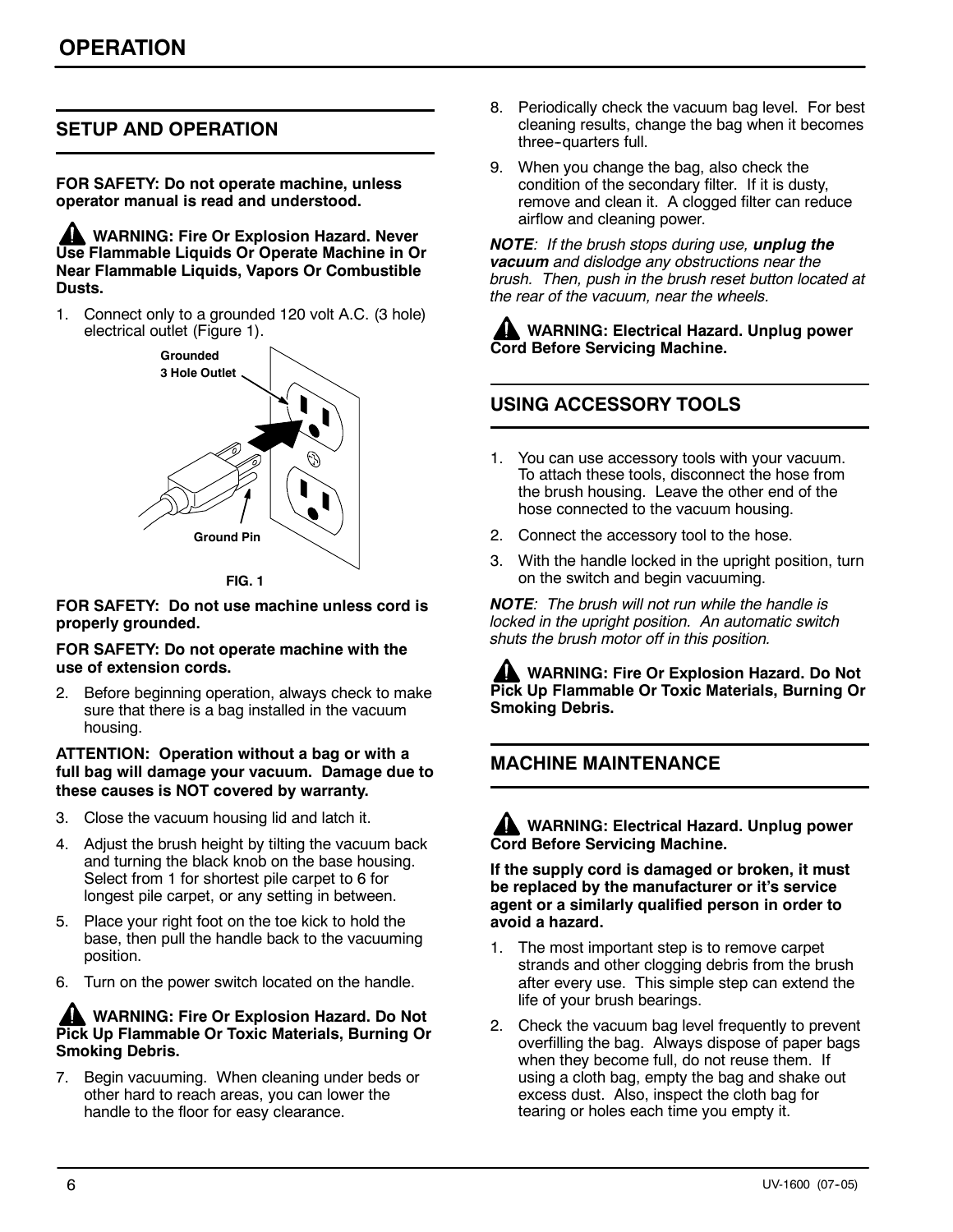- 3. Check the vacuum hose for clogging material after every use.
- 4. Clean the secondary filter once each month. This filter provides extra vacuum motor protection.
- 5. Clean the exhaust filter once each month. Press down on the top of the filter cover and remove the cover to gain access to the filter.
- 6. The brush on your vacuum is adjustable for maximum brush life. When the brush bristles shorten with wear, you can lower the brush shaft closer to the carpet and get extended life from the shorter brush bristles. Follow these steps:
	- a. Remove the brush plate.
	- b. Look closely at the two white bearing blocks and note that a number (1) shows on each block.
	- c. Remove the brush assembly from the brush housing.
	- d. Hold the brush and rotate each of the two white bearing blocks until you see the number (2) on each block (Figure 2).



- e. Reinstall the brush so the number (2) shows on each block.
- f. Put the brush plate back in place.

#### **STORING MACHINE**

Store machine in a dry area in the upright position.

**ATTENTION: Do not expose to rain. Store indoors.**

## **RECOMMENDED STOCK ITEMS**

Refer to the Parts List section in this manual for recommended stock items. Stock Items are clearly identified with a bullet preceding the parts description. See example below:

| Ref. | Part No. | <b>Description</b>     | Qty. |
|------|----------|------------------------|------|
|      | 701103   | ASM., STANDPIPE        |      |
| 2    | 180613   | <b>*FLOAT, SHUTOFF</b> |      |
|      | 230187   | NIPPLE                 |      |
|      | 101714   | <b>+GASKET</b>         |      |
| 5    | 210240   | NUT, FLANGED           |      |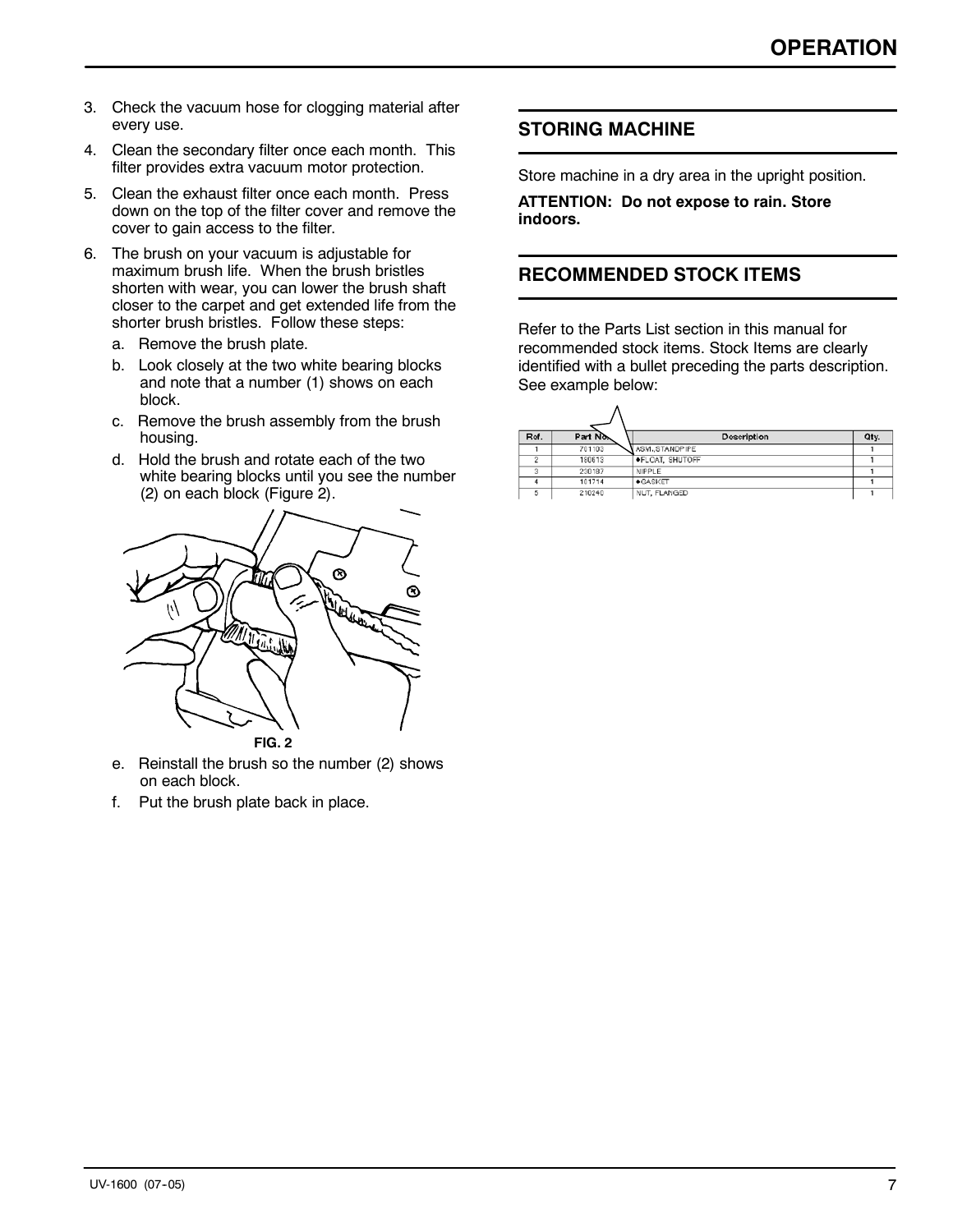# **TROUBLESHOOTING GUIDE**

| <b>PROBLEM</b>                    | <b>CAUSE</b>                                                                                                                    | <b>SOLUTION</b>                                                                                           |
|-----------------------------------|---------------------------------------------------------------------------------------------------------------------------------|-----------------------------------------------------------------------------------------------------------|
| The vacuum will not pick up dirt. | The vacuum bag is full.                                                                                                         | Install a new paper vacuum bag or<br>empty the cloth bag.                                                 |
|                                   | The hose is clogged.                                                                                                            | Remove clogs from hose.                                                                                   |
|                                   | The hose is loose from the brush<br>base.                                                                                       | Push the hose cuff firmly into the<br>brush base after cleaning with<br>attachments.                      |
|                                   | One or both hose cuffs are loose.                                                                                               | Hold hose in one hand and turn cuff<br>with the other hand until it is tightly<br>threaded onto the hose. |
|                                   | The brush clogged and caused the<br>brush circuit breaker to trip.                                                              | Unplug the machine, then remove<br>the clog. Push the brush reset button<br>at the rear of the vacuum.    |
|                                   | The secondary filter is clogged.                                                                                                | Remove the filter and clean or replace<br>it.                                                             |
|                                   | The brush drive belts are worn or<br>broken.                                                                                    | Replace the drive belts.                                                                                  |
| The vacuum will not run.          | The power cord is not plugged in or<br>there is a short in the power cord.                                                      | Check that the power cord is plugged<br>in and also inspect it for damage.                                |
|                                   | The power outlet is not providing<br>electricity due to a circuit breaker that<br>has tripped in the building.                  | Try plugging the machine into another<br>power outlet.                                                    |
|                                   | The vacuum motor has shut off on<br>thermal overload due to clogged hose,<br>vacuum bag, secondary filter or<br>exhaust filter. | Check all these locations for clogs.                                                                      |
|                                   | The brush clogged and caused the<br>brush circuit breaker to trip.                                                              | Unplug the machine, then remove<br>the clog. Push the brush reset button,<br>at the rear of the vacuum.   |
|                                   | Faulty master switch.                                                                                                           | <b>Contact Service Center.</b>                                                                            |
|                                   | Loose or broken wiring inside the<br>vacuum.                                                                                    | <b>Contact Service Center.</b>                                                                            |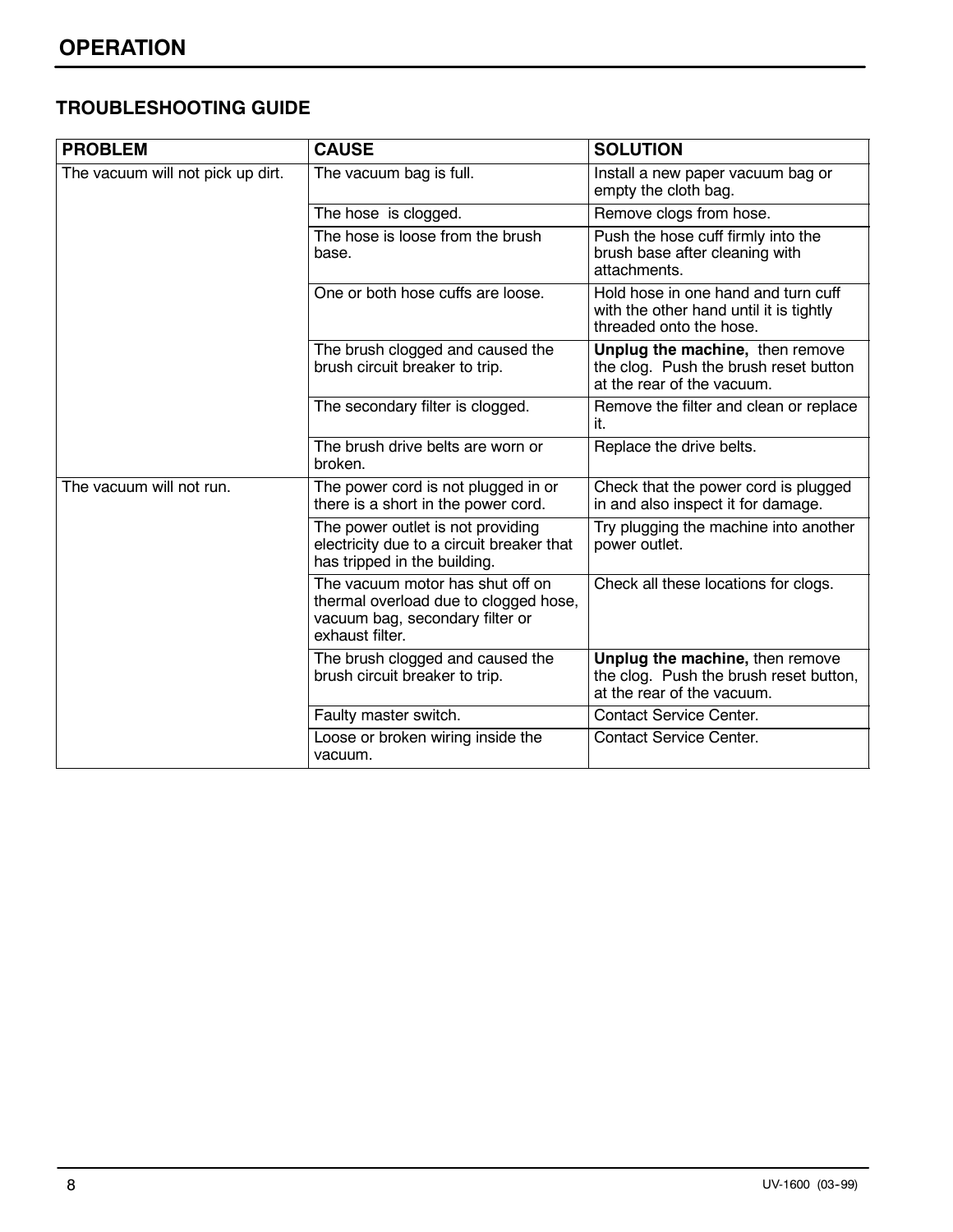Este manual se incluye en todos los modelos nuevos. Proporciona la información necesaria para su utilización y mantenimiento.

#### **Lea todo el manual detenidamente para comprender la máquina antes de utilizarla o revisarla.**

Use la Lista de Piezas incluida en este manual al ordenar piezas de repuesto. Antes de ordenar piezas o suministros, asegúrese de tener el número de modelo y el número de serie de su máquina. Las piezas y los suministros pueden ordenarse por teléfono o por correo de cualquier centro autorizado de piezas y servicios, distribuidor de piezas o de cualquier subsidiaria del fabricante.

Esta máquina le proporcionará excelentes resultados. Sin embargo, los resultados serán óptimos a un coste mínimo si:

- · Utiliza la máquina con un cuidado razonable.
- Realiza las operaciones de mantenimiento de acuerdo con las instrucciones adjuntas.
- Las operaciones de mantenimiento de la máquina se realizan con piezas suministradas por el fabricante o equivalentes.

# **DATOS DE LA MÁQUINA**

Por favor complete en el momento de la instalación, para referencia futura.

No. de modelo -

Fecha de instalación -\_

Nº de Serie-

# **ÍNDICE**

| MEDIDAS DE SEGURIDAD<br>INSTRUCCIONES DE CONEXION | 10 |
|---------------------------------------------------|----|
| A TIERRA                                          | 11 |
| ADHESIVOS DE SEGURIDAD                            | 12 |
| PREPARACIÓN Y FUNCIONAMIENTO  13                  |    |
| USO DE LOS ACCESORIOS                             | 13 |
| <b>MANTENIMIENTO DE LA MÁQUINA  14</b>            |    |
| ALMACENAMIENTO DE LA MÁQUINA  14                  |    |
| <b>ARTICULOS RECOMENDADOS PARA MANTENER</b>       |    |
| EN EXISTENCIA                                     | 14 |
| GUÍA PARA RESOLVER PROBLEMAS  15                  |    |

| DIAGRAMAS ELECTRICAS                              | 16 |
|---------------------------------------------------|----|
| LISTA DE PIEZAS                                   | 18 |
| GRUPO DEL ARMAZON DE LA BOLSA                     | 18 |
| GRUPO DE LA BASE DEL CEPILLO                      | 20 |
| <b>OPCIONES</b><br>JUEGO DE FILTRO DE ESCAPE DE   | 22 |
| AIRE LIMPIO                                       | 22 |
| JUEGO DE ACCESORIOS $\ldots \ldots \ldots \ldots$ | 23 |
| BOLSA RECOLECTORA                                 | 23 |
|                                                   |    |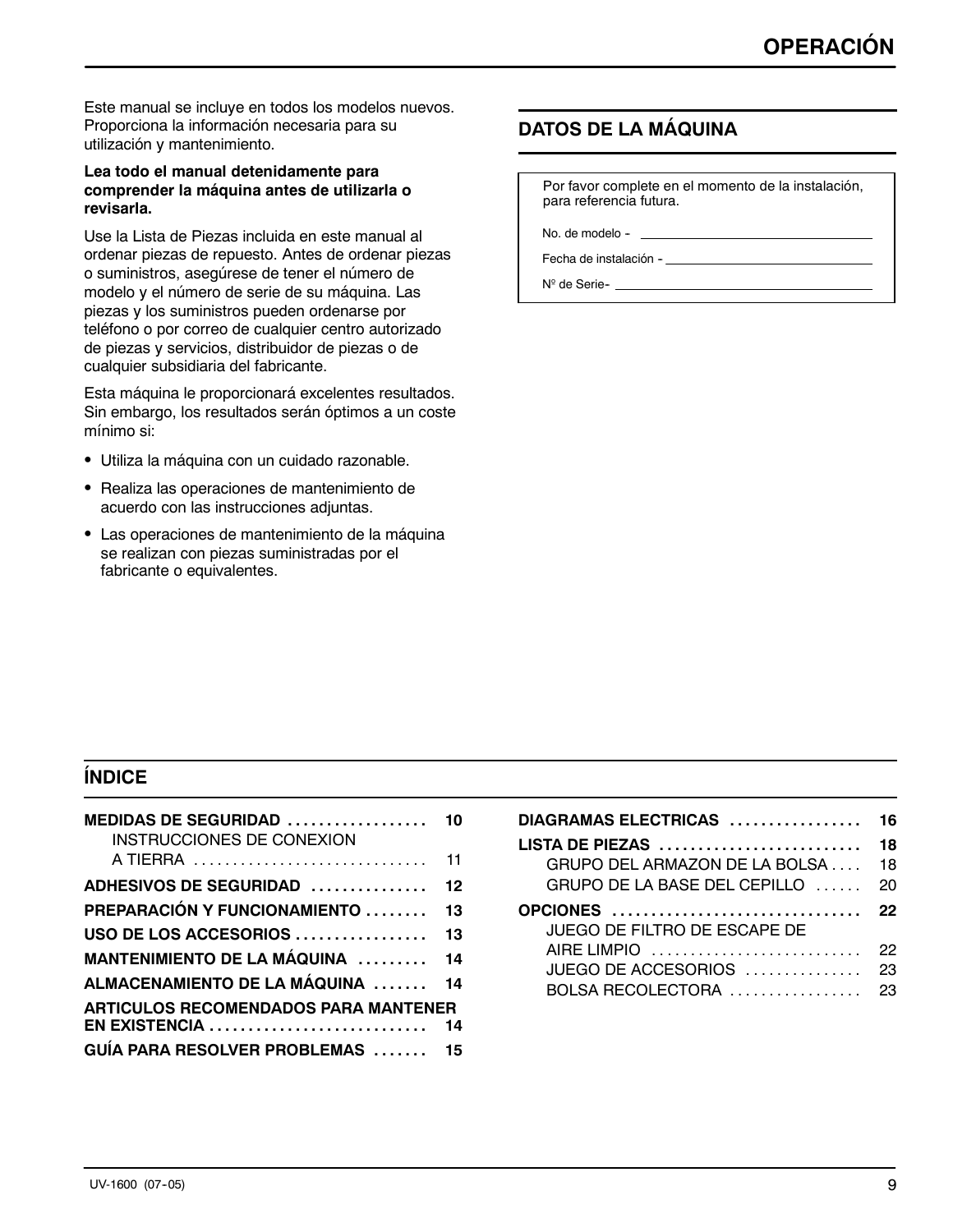# **MEDIDAS DE SEGURIDAD**

**Esta máquina está destinada al uso comercial. Está diseñada exclusivamente para recoger suciedad, escombros secos y polvo de interiores y no debe utilizarse para ningún otro uso. La recogida de cualquier líquido o polvo peligroso/tóxico está prohibida. Utilice solamente los accesorios recomendados.**

**Todos los operarios deben leer, comprender y cumplir las siguientes medidas de seguridad.**

A lo largo de todo el manual se utilizan los siguientes símbolos de advertencia y encabezados "PARA SU SEGURIDAD" descritos a continuación:

**ADVERTENCIA: Advierte sobre riesgos o prácticas inseguras que podrían provocar lesiones personales graves o fatales.**

**PARA SU SEGURIDAD: Identifica las operaciones que debe realizar para una utilización segura del equipo.**

**El no cumplimiento de estas advertencias puede causar lesiones personales, descargas eléctricas, incendios y explosiones.**

#### **ADVERTENCIA: Peligro de incendio o explosión:**

**-- Nunca utilice líquidos inflamables ni haga funcionar la máquina en las proximidades de líquidos, vapores o polvos inflamables.**

*La máquina no está equipada con motores a prueba de explosiones. Los motores eléctricos producirán chispas tanto durante el arranque y como durante su utilización que pueden provocar incendios o explosiones si utiliza la máquina en presencia de líquidos o vapores inflamables o partículas combustibles.*

No recoja materiales tóxicos o inflamables ni **residuos humeantes o ardiendo.**

**ADVERTENCIA: Peligro eléctrico. No opere con un cordón eléctrico dañado. No modifique el enchufe. Desenchufe el cordón eléctrico antes de reparar la máquina.**

**Si el cordón del suministro se daña o se rompe, debe ser reemplazado por el fabricante o su agente de servicio o una persona similarmente calificada para evitar un riesgo.**

**ADVERTENCIA: Peligro choque eléctrico. No use al aire libre o en superficies húmedas. No exponga a la lluvia. Almacén bajo techo.**

**La siguiente información indica las condiciones potencialmente peligrosas para el operario o equipo:**

#### **PARA SU SEGURIDAD:**

- **1. No utilice la máquina:**
	- **En zonas inflamables o donde puedan producirse explosiones.**
	- Salvo que esté debidamente formado y **autorizado.**
	- Salvo haber leído y comprendido el **manual del operario.**
	- A menos que el cordón se conecte **apropiadamente a tierra.**
	- Con un cordón o enchufe dañados.
	- Si la máquina no funciona correctamente.
	- **-- En áreas al aire libre.**
	- Sobre superficies mojadas o húmedas.
	- Sin haber colocado los filtros y/o la bolsa.
	- Con el uso de una extensión de cordón.
- **2. Antes de operar máquina:**
	- Asegúrese de que todos los dispositivos **de seguridad se encuentren en su lugar y funcionen correctamente.**
- **3. Al utilizar la máquina:**
	- **-- No tire de la máquina por el enchufe o el cordón.**
	- Evite pasar el cable por bordes agudos o **esquinas.**
	- **-- No cierra las puertas sobre el cordón.**
	- **No desenchufe tirando del cordón.**
	- **No estire el cordón.**
	- No maneje el enchufe con las manos **húmedas.**
	- **Mantenga el cordón lejos de las superficies calientes.**
	- No recoja restos ardiendo o humeantes **como cigarrillos, cerillas o cenizas calientes.**
	- Informe inmediatamente de las averías de **la máquina o si el funcionamiento no es correcto.**
	- **-- No permita nunca que los niños jueguen encima o alrededor de la máquina.**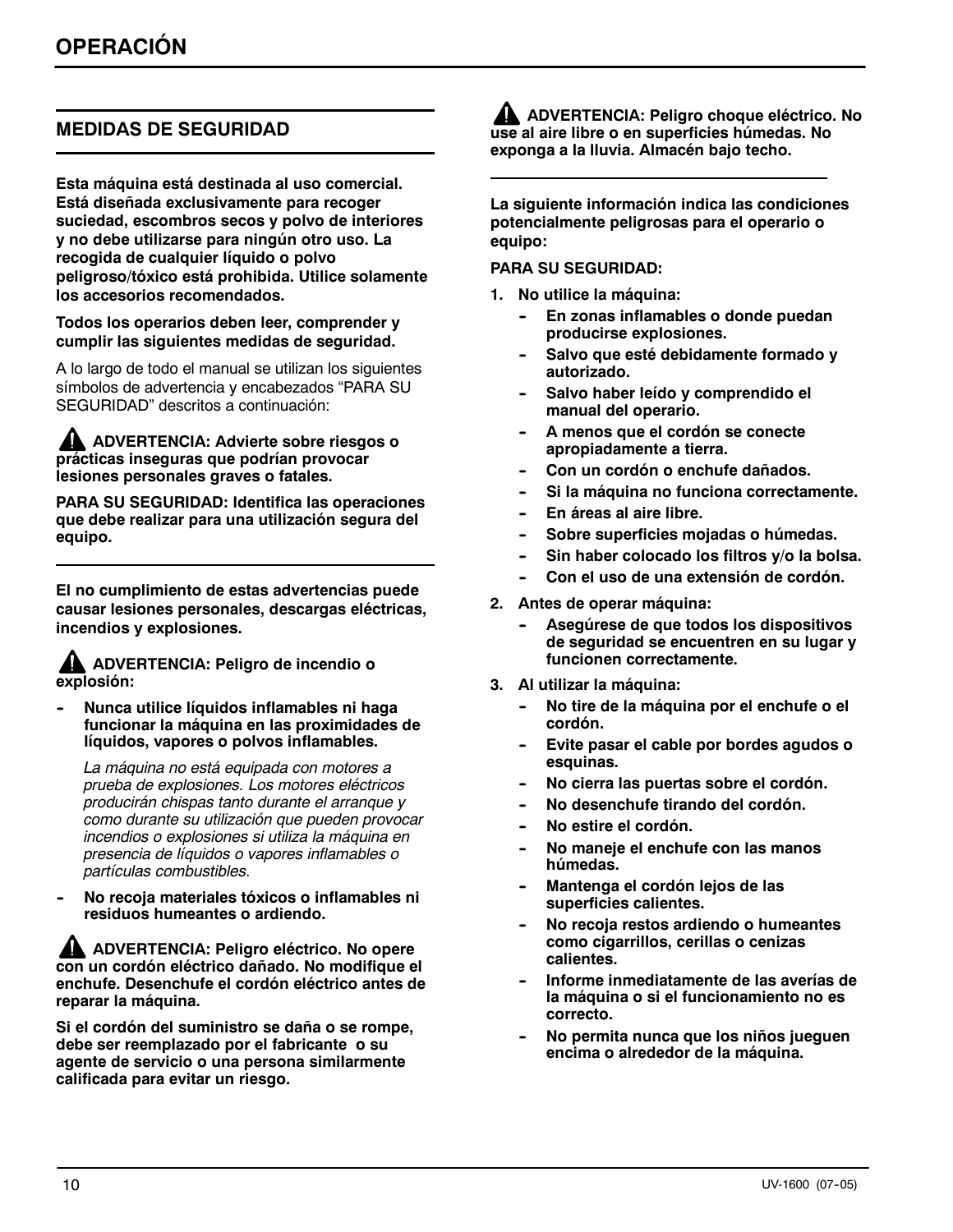- **4. Antes de abandonar o revisar la máquina:**
	- Apague la máquina.
	- **-- Desenchufe cordón del tomacorriente de la pared.**
- **5. Al revisar la máquina:**
	- Desenchufe cordón del tomacorriente de **la pared.**
	- Evite las partes en movimiento. No utilice **chaquetas, camisas o mangas sueltas.**
	- **Utilice repuestos suministrados o aprobados por el fabricante.**
	- Todas las reparaciones deben ser **realizadas por personal técnico cualificado.**
	- **No modifique el diseño original de la máquina.**

#### **INSTRUCCIONES DE CONEXION A TIERRA**

**La máquina debe conectarse a tierra. En caso de mal funcionamiento o desarreglo, la conexión a tierra provee un recorrido de menor resistencia para la corriente eléctrica para reducir el riesgo de choque eléctrico. Esta máquina está equipada con un cordón con un conductor de conexión a tierra del equipo y enchufe de conexión a tierra. El enchufe debe enchufarse en un tomacorrientes apropiado correctamente instalado de acuerdo con todos los códigos y ordenanzas locales. No extraer la clavija de conexión a tierra; si falta, reemplazar el enchufe antes de usar.**

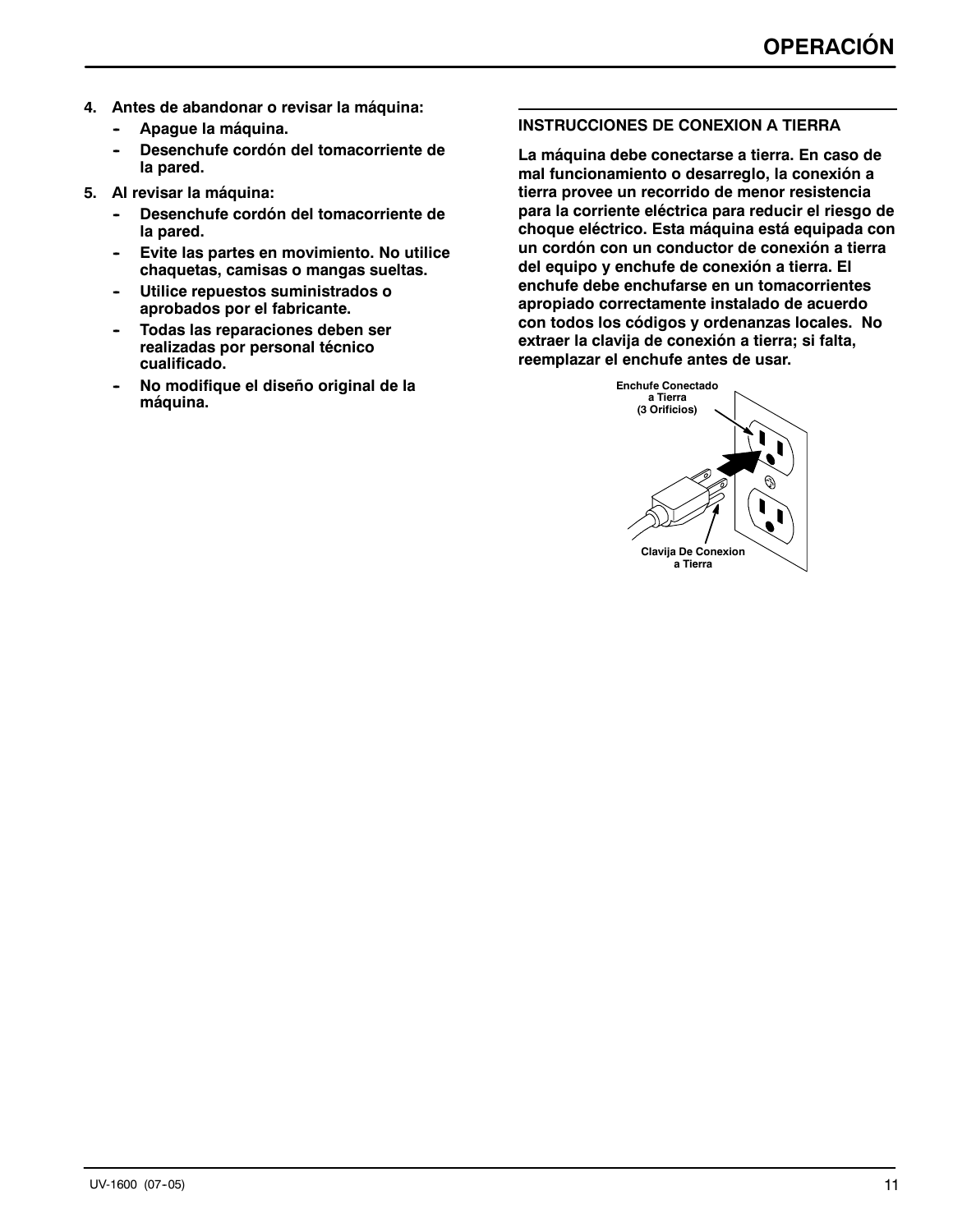# **ADHESIVOS DE SEGURIDAD**

La adhesivo de seguridad aparece en la máquina en la localización indicada. Sustituya el adhesivo si se ha desprendido, o está deteriorado o son ilegible.

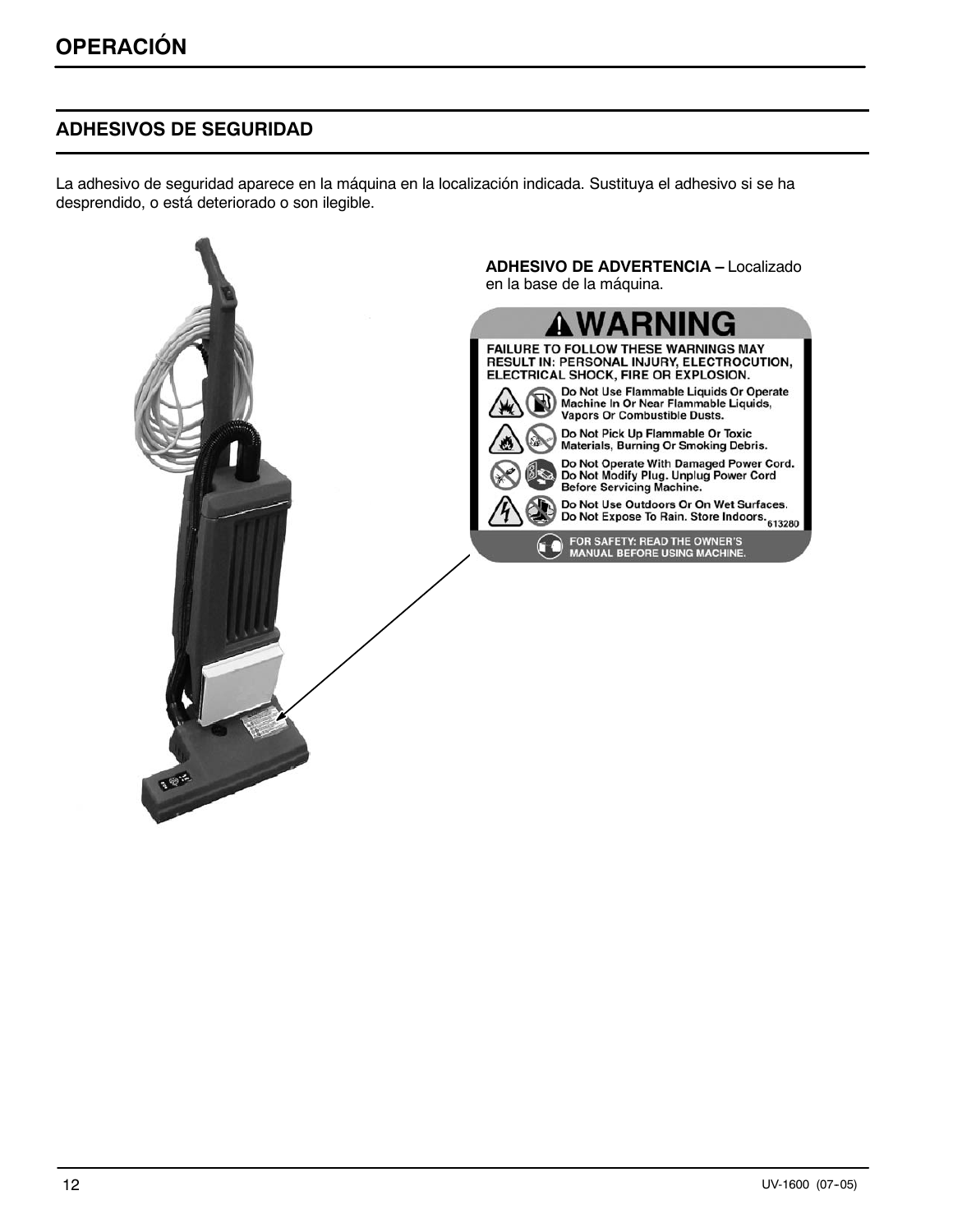# **PREPARACIÓN Y FUNCIONAMIENTO**

**PARA SEGURIDAD: No opere la máquina a menos que haya leído y entendido el manual del operador.**

**ADVERTENCIA: Peligro de incendio o explosión. Nunca utilice líquidos inflamables ni haga funcionar la máquina en las proximidades de líquidos, vapores o polvos inflamables.**

1. Conecte el cable de corriente a un tomacorriente con conexión a tierra (3 orificios) (Figura 1).



**FIG. 1**

**PARA SEGURIDAD: No utilice la máquina salvo que el cable eléctrico tenga una toma de tierra que funcione correctamente.**

**PARA SEGURIDAD: No opere la máquina con el uso de un cordón de extensión.**

2. Antes de comenzar a usar este aparato, siempre asegúrese de tener instalada una bolsa recolectora.

**ATENCIÓN: Si usa esta aspiradora sin una bolsa recolectora o si la bolsa recolectora está llena, la aspiradora sufrirá daños. Los daños ocasionados por esto NO están cubiertos por la garantía.**

- 3. Cierre la tapa del cuerpo de la aspiradora y cierre los pestillos.
- 4. Ajuste la altura del cepillo inclinando hacia atrás la aspiradora y girando la perilla negra que está en la base del cuerpo. Seleccione desde 1 para las alfombras de pelo más corto hasta 6 para las alfombras de pelo más largo, o cualquier valor intermedio.
- 5. Coloque el pie derecho en el soporte para sostener la base y tire de la manija de extensión hacia atrás hasta la posición de operación.

6. Encienda la aspiradora con el interruptor que está en la manija de extensión.

#### **ADVERTENCIA: Peligro de incendio o explosión. No recoja materiales tóxicos o inflamables ni residuos humeantes o ardiendo.**

- 7. Comience a aspirar. Para limpiar abajo de las camas o de otros lugares difíciles de alcanzar, puede bajar la manija al piso.
- 8. Revise periódicamente el nivel de la bolsa recolectora. Para obtener mejores resultados de limpieza, cambie la bolsa cuando se llene hasta las dos terceras partes de su capacidad.
- 9. Cuando cambie la bolsa, también revise el estado del filtro secundario. Si tiene polvo, sáquelo y límpielo. Los filtros tapados pueden reducir el flujo de aire y limitar la capacidad de limpieza.

*NOTA: Si el cepillo se detiene mientras está usando la aspiradora, destape la aspiradora y quite cualquier cosa que esté causando la obstrucción cerca del cepillo. Luego oprima el botón para restablecer el funcionamiento del cepillo, que está en la parte posterior de la aspiradora, cerca de las ruedas.*

# **USO DE LOS ACCESORIOS**

- 1. Puede usar accesorios con la aspiradora. Para colocarlos, desconecte la manguera del cuerpo del cepillo. Deje el otro extremo de la manguera conectada al cuerpo de la aspiradora.
- 2. Conecte el aditamento a la manguera.
- 3. Con la manija de extensión fija en la posición vertical, encienda la aspiradora con el interruptor y comience a aspirar.

*NOTA: El cepillo no funciona mientras la manija de extensión esté fija en la posición vertical. Existe un interruptor automático que apaga el motor del cepillo cuando la manija de extensión está en esta posición.*

**ADVERTENCIA: Peligro de incendio o explosión. No recoja materiales tóxicos o inflamables ni residuos humeantes o ardiendo.**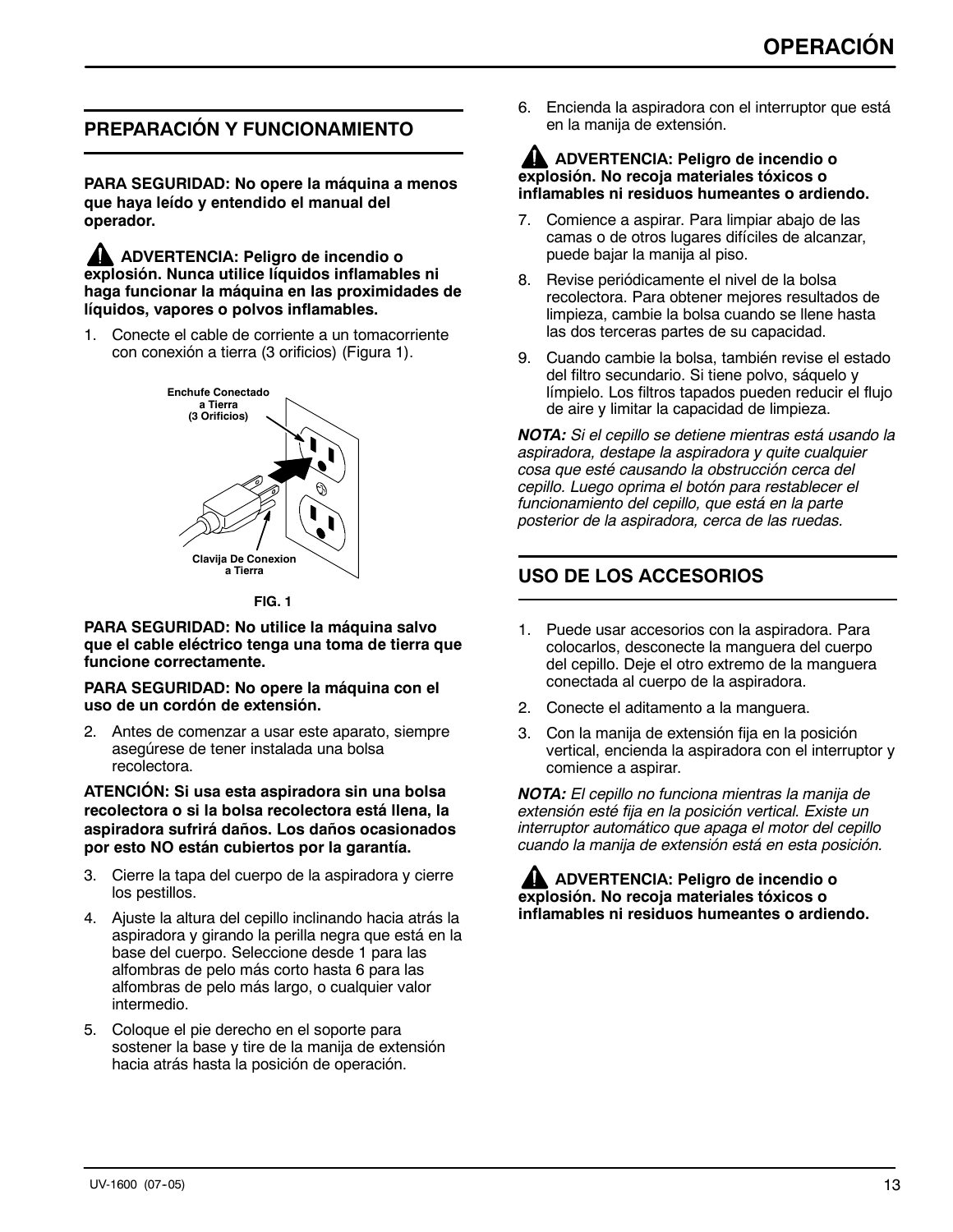# **MANTENIMIENTO DE LA MÁQUINA**

#### **ADVERTENCIA: Peligro eléctrico. Desenchufe el cordón eléctrico antes de reparar la máquina.**

**Si el cordón del suministro se daña o se rompe, debe ser reemplazado por el fabricante o su agente de servicio o una persona similarmente calificada para evitar un riesgo.**

- 1. El paso más importante es quitar, después de cada uso, los residuos de alfombra y cualquier otro desperdicio que haya quedado en el cepillo. Este sencillo paso aumenta la vida de los rodamientos del cepillo.
- 2. Revise con frecuencia el nivel de la bolsa recolectora para evitar que se llene demasiado. Siempre deseche las bolsas de papel cuando se llenen y no las vuelva a usar. Si usa una bolsa de tela, vacíela y sacúdale el exceso de polvo. Cada vez que vacíe la bolsa de tela revise si tiene roturas.
- 3. Revise si hay material atorado dentro de la manguera de aspiración.
- 4. Limpie el filtro secundario una vez al mes. Este filtro es una protección adicional al motor de aspiración.
- 5. Limpie el filtro del escape una vez al mes. Oprima la parte superior de la cubierta del filtro y quite la cubierta para tener acceso al filtro.
- 6. El cepillo de su aspiradora es ajustable para alargar la vida del cepillo. Cuando las cerdas del cepillo se acortan debido al desgaste, puede bajar el eje del cepillo acercándolo a la alfombra y así poder seguir usando el cepillo. Haga lo siguiente:
	- a. Desmonte la placa soporte del cepillo.
	- b. Fíjese en los dos bloques de rodamientos y asegúrese de que se vea el número (1) en cada bloque.
	- c. Desmonte el conjunto del cepillo del cuerpo del cepillo.
	- d. Sostenga el cepillo y gire cada uno de los bloques de rodamientos hasta que aparezca el número (2) en cada uno de ellos (Figura 2).



e. Vuelva a instalar el cepillo de tal forma que aparezca el número (2) en cada bloque.

f. Vuelva a colocar la placa soporte del cepillo en su lugar.

#### **ALMACENAMIENTO DE LA MÁQUINA**

Almacenar la máquina en un área seca en posición vertical.

**ATENCION: No exponga a la lluvia. Almacene bajo techo.**

#### **ARTICULOS RECOMENDADOS PARA MANTENER EN EXISTENCIA**

Refiérase a la sección de Lista de Piezas para los artículos recomendados en existencia. Los artículos en existencia están claramente identificados con una bala precediendo a la descripción de las piezas. Vea el ejemplo de abajo:

| Ref. | Part No. | Description            | Qty. |
|------|----------|------------------------|------|
|      | 701103   | ASM., STANDPIPE        |      |
|      | 180613   | <b>OFLOAT, SHUTOFF</b> |      |
| Ŕ    | 230187   | NIPPLE                 |      |
|      | 101714   | <b>CASKET</b>          |      |
|      | 210240   | NUT, FLANGED           |      |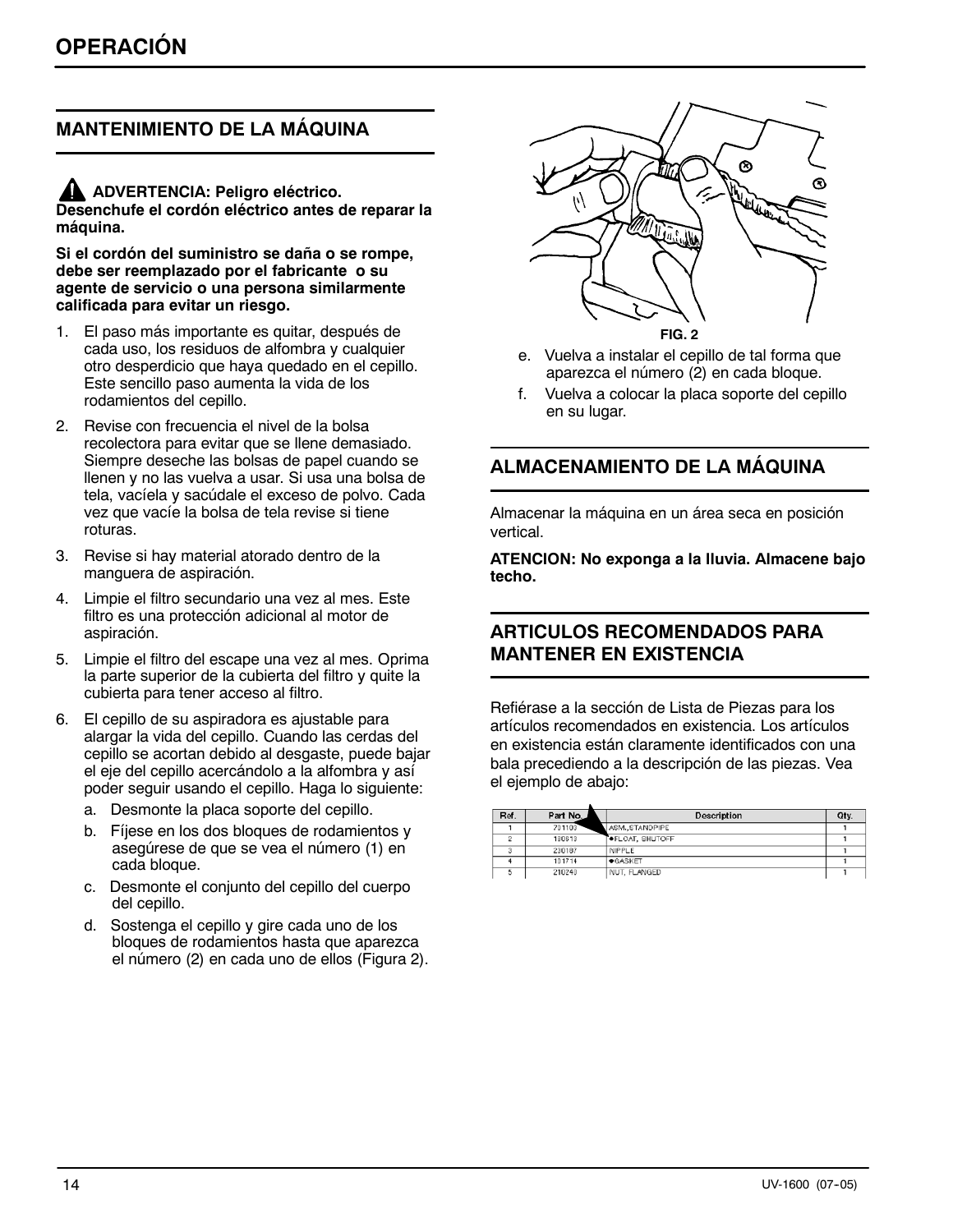# **GUÍA PARA RESOLVER PROBLEMAS**

| <b>PROBLEMA</b>                 | <b>CAUSA</b>                                                                                                                                                            | <b>SOLUCIÓN</b>                                                                                                                  |
|---------------------------------|-------------------------------------------------------------------------------------------------------------------------------------------------------------------------|----------------------------------------------------------------------------------------------------------------------------------|
| La aspiradora no recoge basura. | La bolsa recolectora está llena.                                                                                                                                        | Instale una nueva bolsa de papel o<br>vacíe la bolsa de tela.                                                                    |
|                                 | La manguera está tapada.                                                                                                                                                | Destape la manguera.                                                                                                             |
|                                 | La manguera no está bien conectada<br>a la base del cepillo.                                                                                                            | Empuje el puño de la manguera con<br>firmeza en la base del cepillo después<br>de limpiar con accesorios.                        |
|                                 | Uno o ambos puños están sueltos.                                                                                                                                        | Sostenga la manguera con una mano<br>y gire un puño a la vez con la otra<br>mano hasta que quede apretado<br>contra la manguera. |
|                                 | El cepillo se tapó y causó que se<br>disparara el cortacircuito automático.                                                                                             | Desconecte la máquina, luego<br>destape el cepillo. Oprima el botón de<br>restablecer en la parte posterior de la<br>aspiradora. |
|                                 | El filtro secundario está tapado.                                                                                                                                       | Saque el filtro y límpielo o cámbielo.                                                                                           |
|                                 | Las correas de transmisión del cepillo<br>están desgastadas o rotas.                                                                                                    | Cambie las correas de transmisión.                                                                                               |
| La aspiradora no funciona.      | El cable de corriente no está<br>conectado o tiene un corto circuito.                                                                                                   | Revise que el cable de corriente esté<br>conectado y asegúrese de que no<br>esté dañado.                                         |
|                                 | El tomacorriente no tiene corriente ya<br>que un cortacircuitos se activó en el<br>edificio.                                                                            | Trate de conectar la máquina en otro<br>tomacorriente.                                                                           |
|                                 | El motor de aspiración se paró por<br>una sobrecarga térmica debida a una<br>manguera, una bolsa recolectora, un<br>filtro secundario o un filtro de escape<br>tapados. | Revise si hay alguna obstrucción en<br>alguno de estos lugares.                                                                  |
|                                 | El cepillo se tapó y activó el<br>cortacircuitos automático.                                                                                                            | Destape la máquina, y saque la<br>obstrucción. Empuje el botón de<br>restablecer en la parte posterior de la<br>aspiradora.      |
|                                 | El interruptor maestro está<br>defectuoso.                                                                                                                              | Consulte con el Centro de Servicio.                                                                                              |
|                                 | El cableado está suelto o defectuoso<br>dentro de la aspiradora.                                                                                                        | Consulte con el Centro de Servicio.                                                                                              |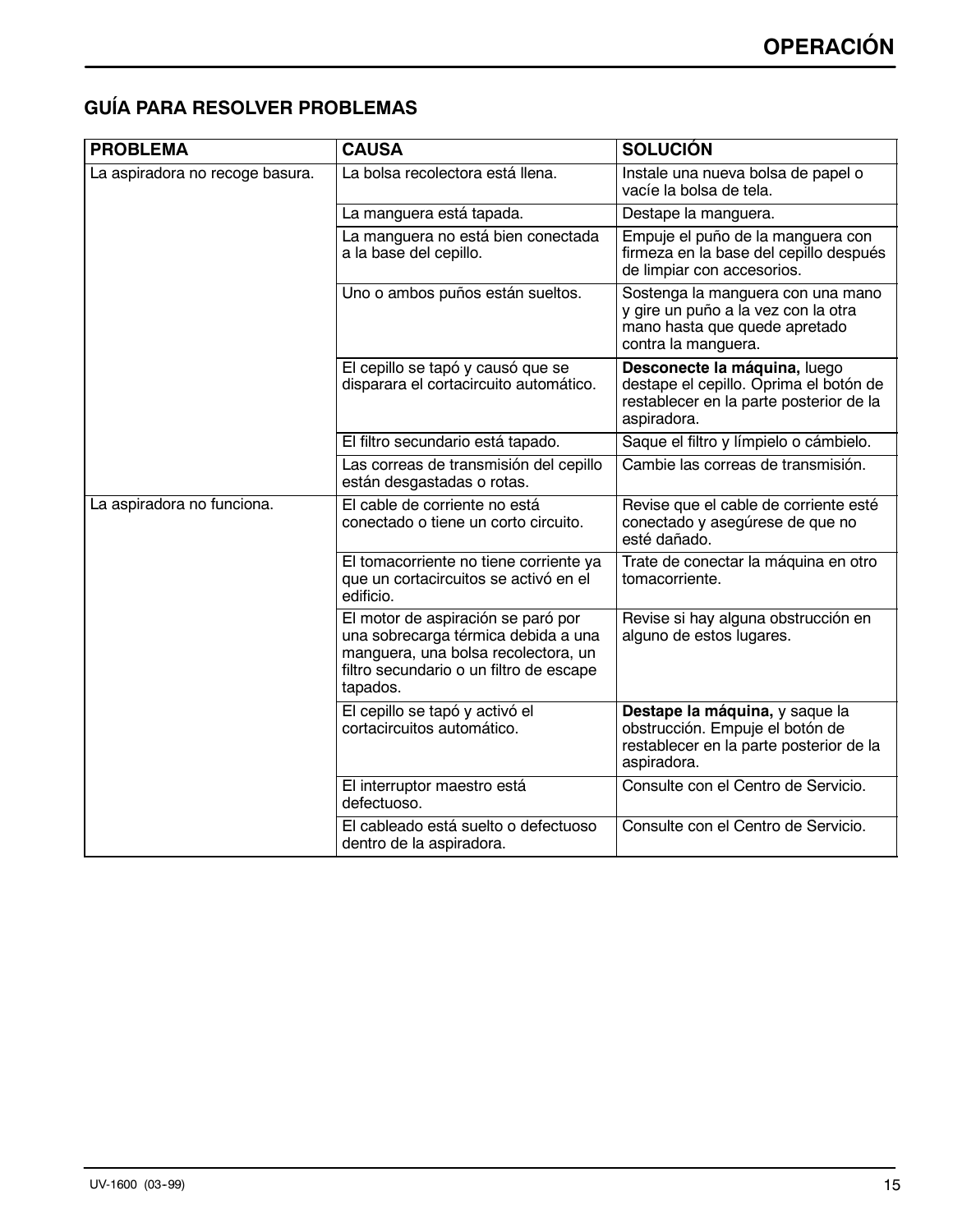# **ELECTRICAL DIAGRAMS DIAGRAMAS ELECTRICAS**

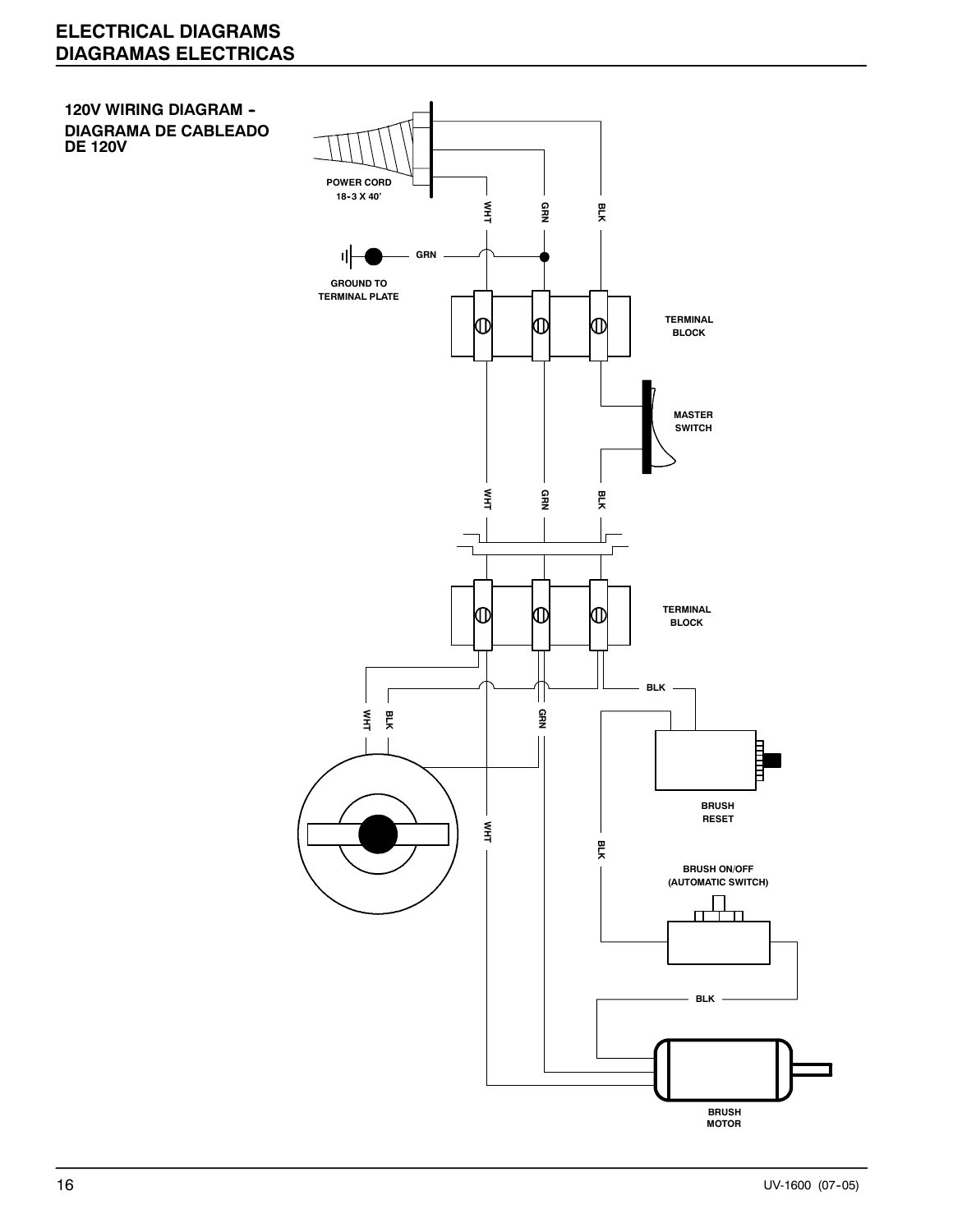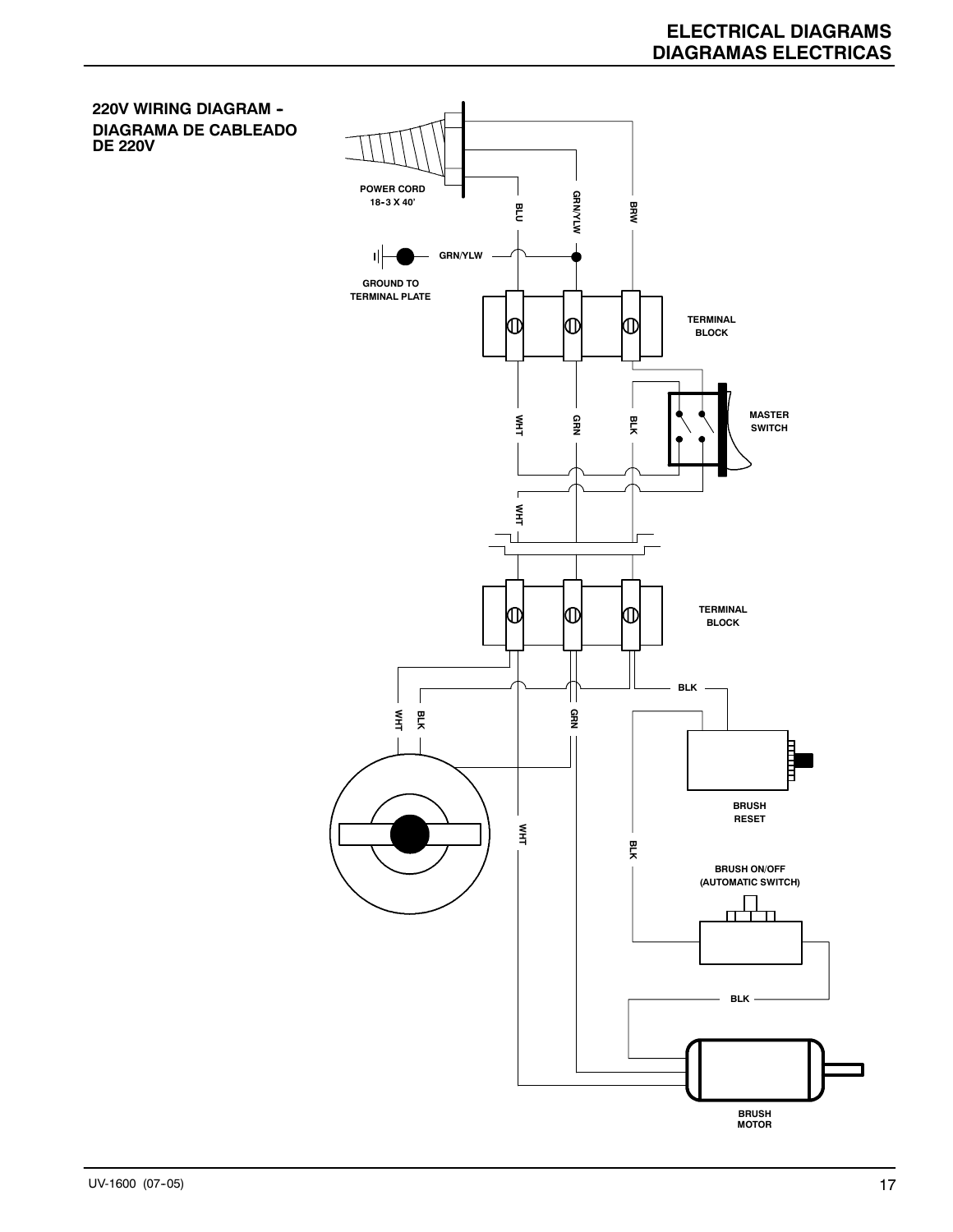

# **BAG HOUSING GROUP GRUPO DEL ARMAZON DE LA BOLSA**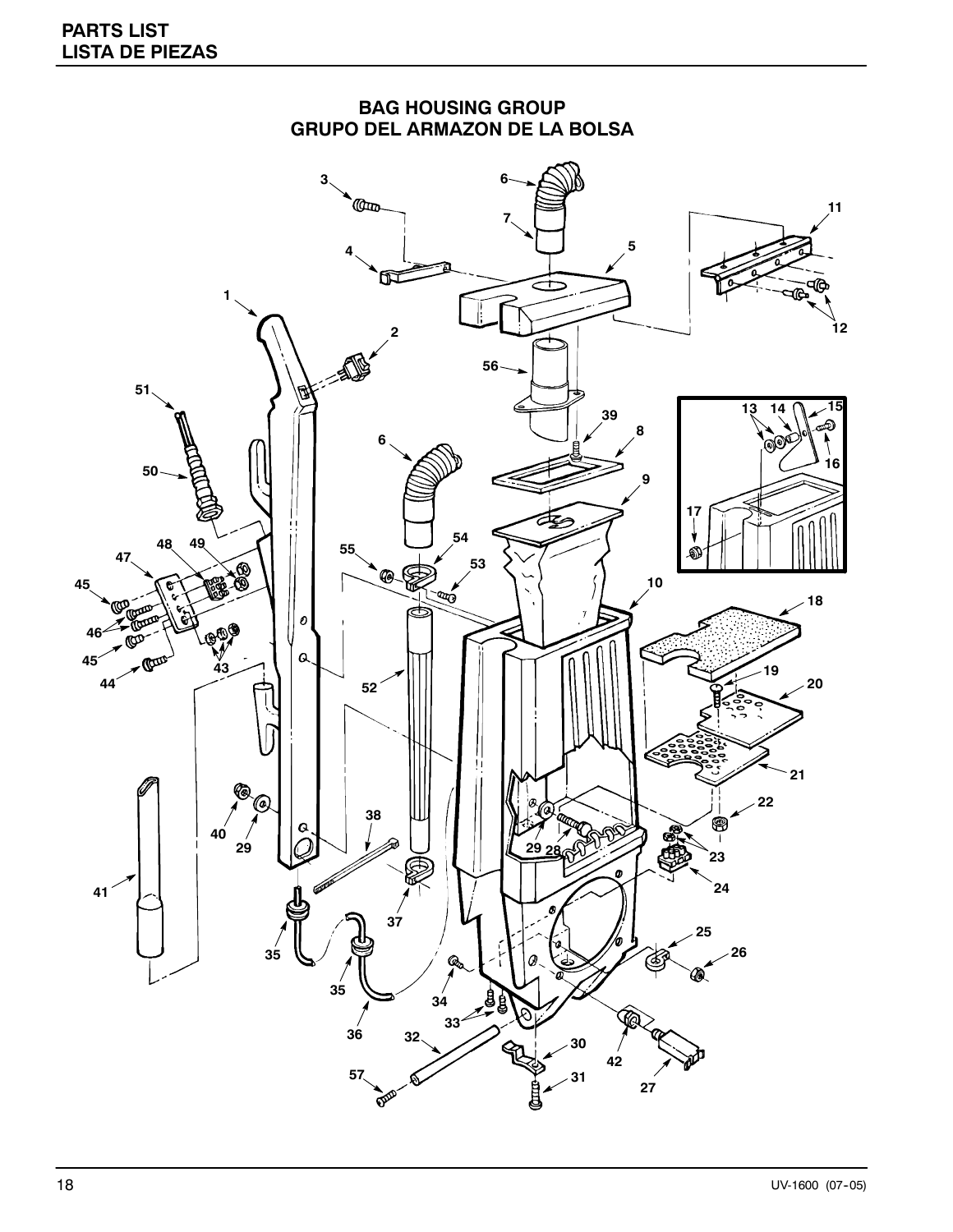### **BAG HOUSING GROUP GRUPO DEL ARMAZON DE LA BOLSA**

|                       | REF | <b>PART#</b> | <b>DESCRIPTION</b>                       | QTY. |
|-----------------------|-----|--------------|------------------------------------------|------|
|                       | 1   | 100394       | <b>HANDLE, BLUE</b>                      | 1    |
|                       | 2   | 578005000    | ●SWITCH, ROCKER ON/OFF 120V              | 1    |
|                       | 3   | *604930      | $\bullet$ SCREW. M5 X .8 X 10            | 1    |
|                       | 4   | *605016      | ·LATCH, LID                              | 1    |
|                       | 5   | 602709       | COVER, BAG, BLUE                         | 1    |
| $\boldsymbol{\nabla}$ | 6   | 606159       | ●ASM, HOSE                               | 1    |
| A                     | 7   | 160471       | ●CUFF, 1.5 HOSE, 1.5ID TAPER BLK         | 2    |
|                       | 8   | 100141       | ·GASKET, COVER                           | 1    |
|                       | 9   | 611783       | ●BAG, FILTER PAPER<br>$1$ CTN = 100 BAGS | 1    |
|                       | 10  | 100396       | HOUSING, BAG, BLUE                       | 1    |
|                       | 11  | 611068       | ●HINGE, .09PIN 1.06W 0.65L               | 1    |
|                       | 12  | 140706       | ●RIVET, BLIND (BAG HSG)                  | 4    |
|                       |     | 600856       | RIVET, BLIND (COVER)                     | 3    |
|                       | 13  | 140000       | <b>WASHER, FLAT</b>                      | 2    |
|                       | 14  | 140142       | BUSHING, .19 X .25                       | 1    |
|                       | 15  | 231046       | PLATE, BAG LOCKOUT                       | 1    |
|                       | 16  | 140823       | SCREW, TRS, #10-24 X 0.62, PHL           | 1    |
|                       | 17  | 140552       | NUT, HEX, LOCK, #10-24, NL               | 1    |
|                       | 18  | 102530       | ●FILTER, FOAM, 60 PORE HSNG              | 1    |
|                       | 19  | 140837       | SCREW, TRS, #10-24 X 0.62, PHL           | 1    |
|                       | 20  | 180634       | SCREEN, BAG HSG BLACK                    | 1    |
|                       | 21  | 180635       | SCREEN, BAG HSG W/HALF MOON              | 1    |
|                       | 22  | 140552       | NUT. HEX. LOCK. #10-24. NL               | 1    |
|                       | 23  | 140534       | NUT, HEX, LOCK, #06-32 NY                | 2    |
|                       | 24  | 130005       | TERMINAL, 3-POS STRIP 25AMP              | 1    |
|                       | 25  | 140304       | CLAMP, CABLE, NYL, 0.31D NATRL           | 1    |
|                       | 26  | 28990        | NUT, 8-32, LOCK NY-INSERT                | 1    |
|                       | 27  | 130760AM     | ●CIRCUITBREAKER 1.5AMP (120V)            | 1    |
|                       | 28  | 140221       | SCREW, HEX .31-18X1.25                   | 2    |

| <b>REF</b> | <b>PART#</b> | <b>DESCRIPTION</b>                | QTY. |
|------------|--------------|-----------------------------------|------|
| 29         | 140027       | WASHER, FLAT, 0.35B 0.75D .04     | 4    |
| 30         | 140422       | LATCH, SPRING HANDLE              | 2    |
| 31         | 140197       | SCREW, TRS, 10-24 X 0.38, PHL     | 2    |
| 32         | 230618       | SHAFT, PIVOT                      | 1    |
| 33         | 140946       | SCREW. RND. #06-32 X 1.00. SLOT   | 2    |
| 34         | 140802       | SCREW, PAN, 8-32 X 0.62, PHL      | 1    |
| 35         | 605237       | <b>GROMMET</b>                    | 2    |
| 36         | 130239       | CORD 18/3X42" SJT BLK             | 1    |
| 37         | 140330       | CLAMP, CABLE, NYL, 1.25D, NATRL   | 1    |
| 38         | 130040       | TIE, CABLE, NY, 0.60L .12W        | 1    |
| 39         | 140197       | SCREW, TRS, 10-24X0.38, PHL       | 2    |
| 40         | 140546       | NUT, 5/16-18 NYLK                 | 2    |
| 41         | 190714       | ●TOOL, CREVICE                    | 1    |
| 42         | 130761       | ●BOOT BREAKER - CLEAR<br>SILICONE | 1    |
| 43         | 140519       | NUT, HEX, LOCK, #10-24, KEP       | 3    |
| 44         | 140823       | SCREW, TRS, 10-24X0.62, PHL       | 1    |
| 45         | 140264       | SCREW, TRS, 8-32X0.25, PHL        | 2    |
| 46         | 140879       | SCREW, RND, #06-32 X 0.75, SLOT   | 2    |
| 47         | 230619.BK    | PLATE. TERMINAL BLOCK BLACK       | 1    |
| 48         | 130005       | TERMINAL, 3-POS STRIP 25AMP       | 1    |
| 49         | 140534       | NUT, HEX, LOCK, #06-32, NY        | 2    |
| 50         | 130166       | $\bullet$ CORD GRIP               | 1    |
| 51         | 130252       | ●CORD, 18/3X40'4" YELLOW (120V)   | 1    |
| 52         | 190039       | TUBE, EXTENSION BLACK             | 1    |
| 53         | 140823       | SCREW, TRS, #10-24 X 0.62, PHL    | 2    |
| 54         | 140327       | ●CLAMP. CABLE. NYL. 1.50D         | 1    |
| 55         | 140552       | NUT, HEX, LOCK, #10-24, NL        | 2    |
| 56         | 160485       | ADAPTER, HOSE, STR, 1.50D         | 1    |
| 57         | 140890       | SCREW, TRS, #10-24 X 0.50, PHL    | 2    |

∇ ASSEMBLY / CONJUNTO

 $\blacktriangle$  INCLUDED IN ASSEMBLY / INCLUIDO EN EL CONJUNTO

**.** RECOMMENDED STOCK ITEMS / ARTICULOS RECOMENDADOS PARA MANTENER EN EXISTENCIA

**\*LATCH KIT #606226 INCLUDES BOTH 605016 & 604930.**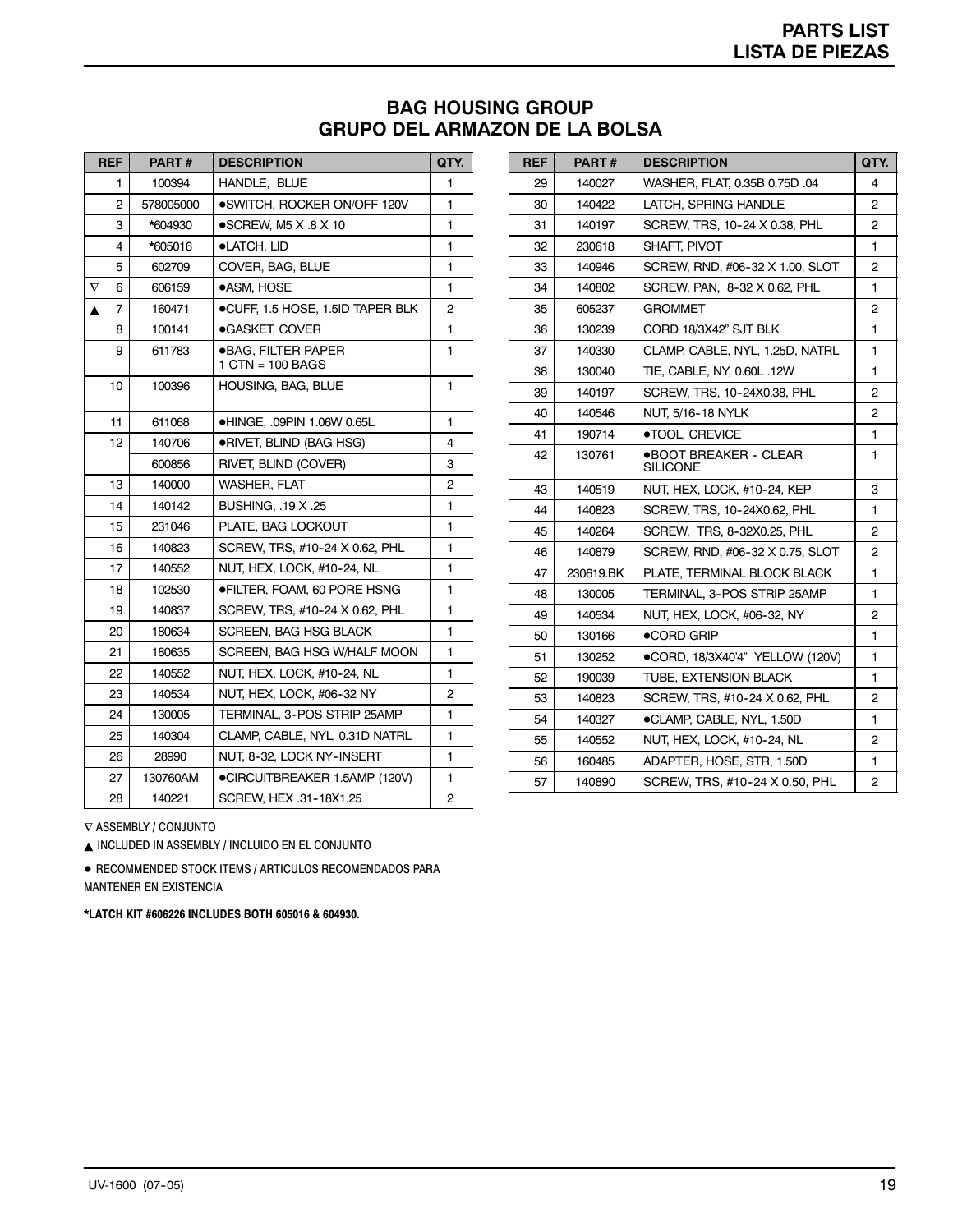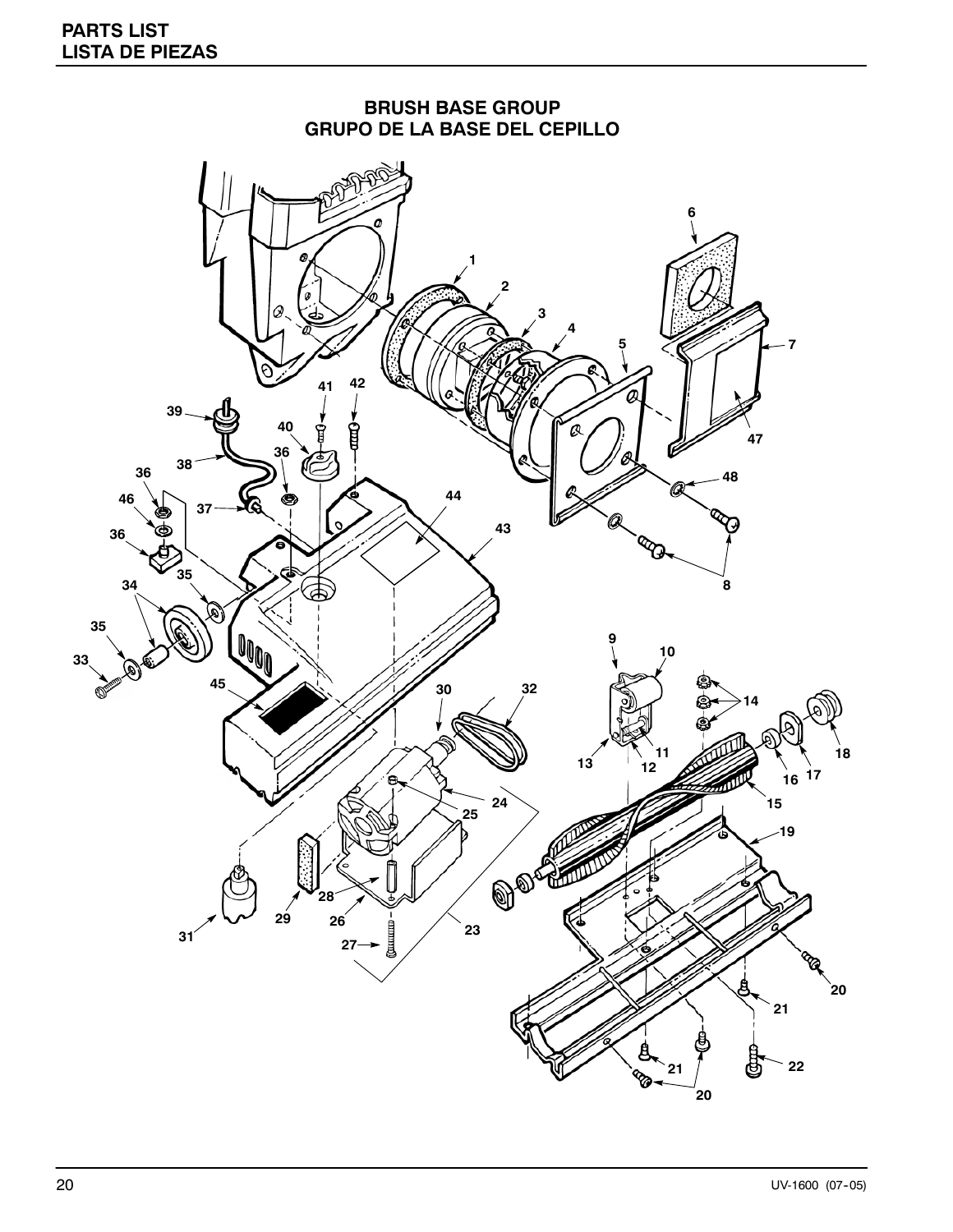# **BRUSH BASE GROUP GRUPO DE LA BASE DEL CEPILLO**

|                  | <b>REF</b>     | PART#     | <b>DESCRIPTION</b>                            | QTY.           |
|------------------|----------------|-----------|-----------------------------------------------|----------------|
|                  | 1              | 100142    | ● GASKET, VAC COVER                           | 1              |
|                  | 2              | 130988    | ·MOTOR, VAC 120V                              | 1              |
|                  |                | 190164    | ●CARBON BRUSH (2/PK)                          | 1              |
|                  | 3              | 100143    | ● GASKET, VAC MOTOR                           | 1              |
|                  | 4              | 230919    | COVER, VAC MOTOR                              | 1              |
|                  |                | 240218    | <b>GROMMET (NOT SHOWN)</b>                    | 3              |
|                  |                | 6023      | SCREEN, MOTOR (NOT SHOWN)                     | 1              |
|                  |                | 140874    | SCREW, 10-32X3/8 (NOT SHOWN)                  | $\overline{c}$ |
|                  | 5              | 230625.WH | PLATE, COVER WHITE                            | 1              |
|                  | 6              | 180633    | ●FILTER, FOAM, SQ, 60 PORE,<br><b>EXHAUST</b> | 1              |
|                  | $\overline{7}$ | 100793    | ●COVER, EXHAUST FILTER                        | 1              |
|                  | 8              | 140197    | SCREW, TRS, #10-24 X 0.38, PHL                | 4              |
| $\nabla$         |                | 701086    | <b>.ASM., BASE ROLLER BRACKET</b>             | 1              |
| ▲                | 9              | 230753    | <b>BRACKET, ROLLER</b>                        | 1              |
| $\blacktriangle$ | 10             | 605317    | ROLLER, SQGE, 1.35OD X 1.48L                  | 1              |
| $\blacktriangle$ | 11             | 140710    | RIVET, AXLE                                   | 2              |
| ▲                | 12             | 140436    | SPRING, TORS, HT ADJUSTMENT                   | 1              |
| ▲                | 13             | 230769    | <b>BRACKET, ROLLER PIVOT</b>                  | 1              |
|                  | 14             | 140519    | NUT, HEX, LOCK, #10-24, KEP                   | 4              |
| $\nabla$         | 15             | 700098    | ●ASM. BRUSH/BEARING/BLOCK                     | 1              |
| ▲                | 16             | 140125    | ● <b>BEARING</b>                              | 2              |
| ▲                | 17             | 230429    | ●BLOCK, BEARING                               | $\overline{c}$ |
|                  | 18             | 230348    | ●PULLEY BRUSH                                 | 1              |
|                  | 19             | 230765    | ·SHOE, CARPET                                 | 1              |
|                  | 20             | 140264    | SCREW, TRS, #08-32 X 0.25, PHL                | 4              |
|                  | 21             | 140882    | SCREW, FLT, #10-24 X 0.38, PHL                | 6              |
|                  | 22             | 140823    | SCREW, TRS, #10-24 X 0.62, PHL                | 1              |

| <b>REF</b>     | <b>PART#</b> | <b>DESCRIPTION</b>              | QTY.           |
|----------------|--------------|---------------------------------|----------------|
| $\nabla$<br>23 | 701193       | ●ASM., MOTOR / BRACKET 120V     | 1              |
| 24<br>▲        | 130398       | •MOTOR, BRUSH 120V              | 1              |
| 25             | 140066       | NUT, 6-32 NYLCK                 | 4              |
| 26<br>▲        | 230975       | <b>BRACKET</b>                  | 1              |
| 27             | 140065       | SCREW, FLT, #06-32 X1.75, PHL   | 4              |
| 28             | 140918       | <b>SPACER</b>                   | 4              |
| 29<br>▲        | 180637       | ●FILTER. BRUSH MOTOR            | 2              |
| 30             | 230347       | <b>.PULLEY, BRUSH MOTOR</b>     | 1              |
| 31             | 230754       | ●CAM, ADJUSTER ROLLER           | 1              |
| 32             | 230349       | ●BELT, DRIVE, BRUSH, ROUND      | 2              |
| 33             | 611489       | SCREW, TRS, .31-18 X 1.88, PHL  | 2              |
| 34             | 1014918      | ●WHEEL, RBR, 3"X1" W/BUSHING    | $\overline{2}$ |
| 35             | 140027       | WASHER, FLAT, 0.35B 0.75D .04   | 4              |
| 36             | 606292       | ·SWITCH, 20A, 120V              | 1              |
| 37             | 130110       | STRAIN RELIEF, BUSHING          | 1              |
| 38             | 130672       | CORD, 18/3X24" BLACK SJTO       | 1              |
| 39             | 605237       | <b>GROMMET</b>                  | 1              |
| 40             | 230756       | <b>KNOB, ROLLER</b>             | 1              |
| 41             | 140825       | SCREW, #6X1/2 PANPHL            | 1              |
| 42             | 140947       | SCREW, RND, #10-24 X 0.25, SLOT | 2              |
| $\nabla$<br>43 | 614374       | <b>BASE, BLUE</b>               | $\mathbf{1}$   |
| 44<br>▲        | 613280       | LABEL, WARNING AC VACUUM<br>4X3 | 1              |
| 45             | 120044       | LABEL, HEIGHT ADJUSTMENT        | 1              |
| 46             | 1011624      | WASHER, FLAT, 0.39B 0.55D .01   | 1              |
| 47             | 608061       | DECAL. UV-1600                  | 1              |
| 48             | 07514        | WASHER, LOCK, INT #10, SS       | 4              |

∇ ASSEMBLY / CONJUNTO

 $\blacktriangle$  INCLUDED IN ASSEMBLY / INCLUIDO EN EL CONJUNTO

 $\bullet$  RECOMMENDED STOCK ITEMS / ARTICULOS RECOMENDADOS PARA MANTENER EN EXISTENCIA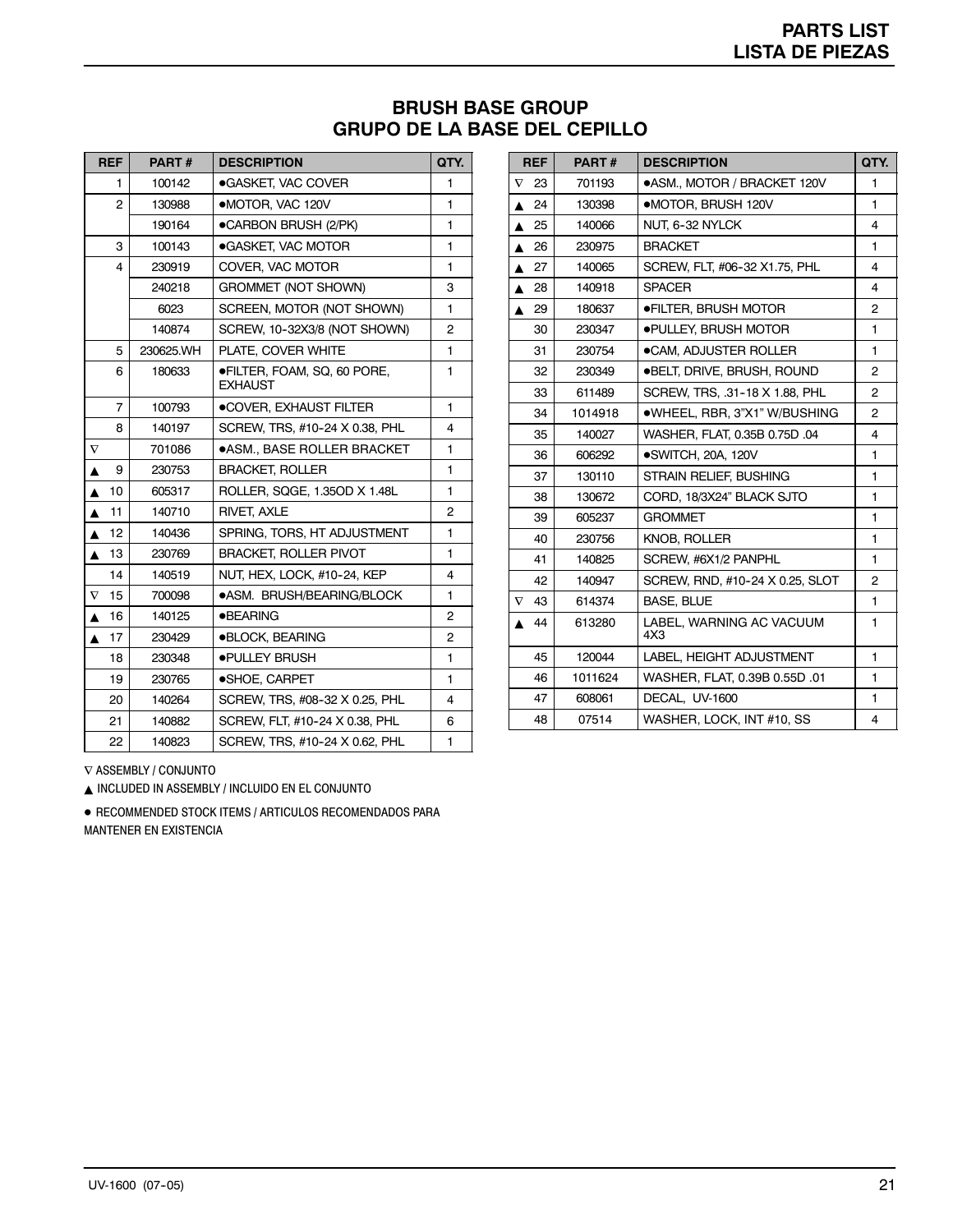| <b>OPTIONS</b>  |
|-----------------|
| <b>OPCIONES</b> |



| <b>REF</b> |   | <b>PART#</b> | <b>DESCRIPTION</b>      | QTY. |
|------------|---|--------------|-------------------------|------|
| $\rm v$    |   | 190951       | ·KIT, FILTER, EXHAUST   |      |
|            |   | 100142       | GASKET, VAC SPNING      |      |
|            | 2 | 230838.WH    | PLATE, BACK EXH KIT WHT |      |
|            | 3 | 102562       | ● GASKET, FILTER        | 2    |
|            |   | 140606       | STAND-OFF 10-24X.50     |      |

∇ ASSEMBLY / CONJUNTO

 $\blacktriangle$  INCLUDED IN ASSEMBLY / INCLUIDO EN EL CONJUNTO

 $\bullet$  RECOMMENDED STOCK ITEMS / ARTICULOS RECOMENDADOS PARA MANTENER EN EXISTENCIA

| <b>REF</b> | <b>PART#</b> | <b>DESCRIPTION</b>                       | OTY. |
|------------|--------------|------------------------------------------|------|
| 5          | 900006       | ●FLITERS, EXHAUST<br>$(1PK = 3$ FILTERS) |      |
| 6          | 240239       | ●KNOBS, 10-24F BK                        |      |
|            | 230839       | DIVIDER WIRE FXH KIT                     |      |

# **CLEAN AIR EXHAUST FILTER KIT**